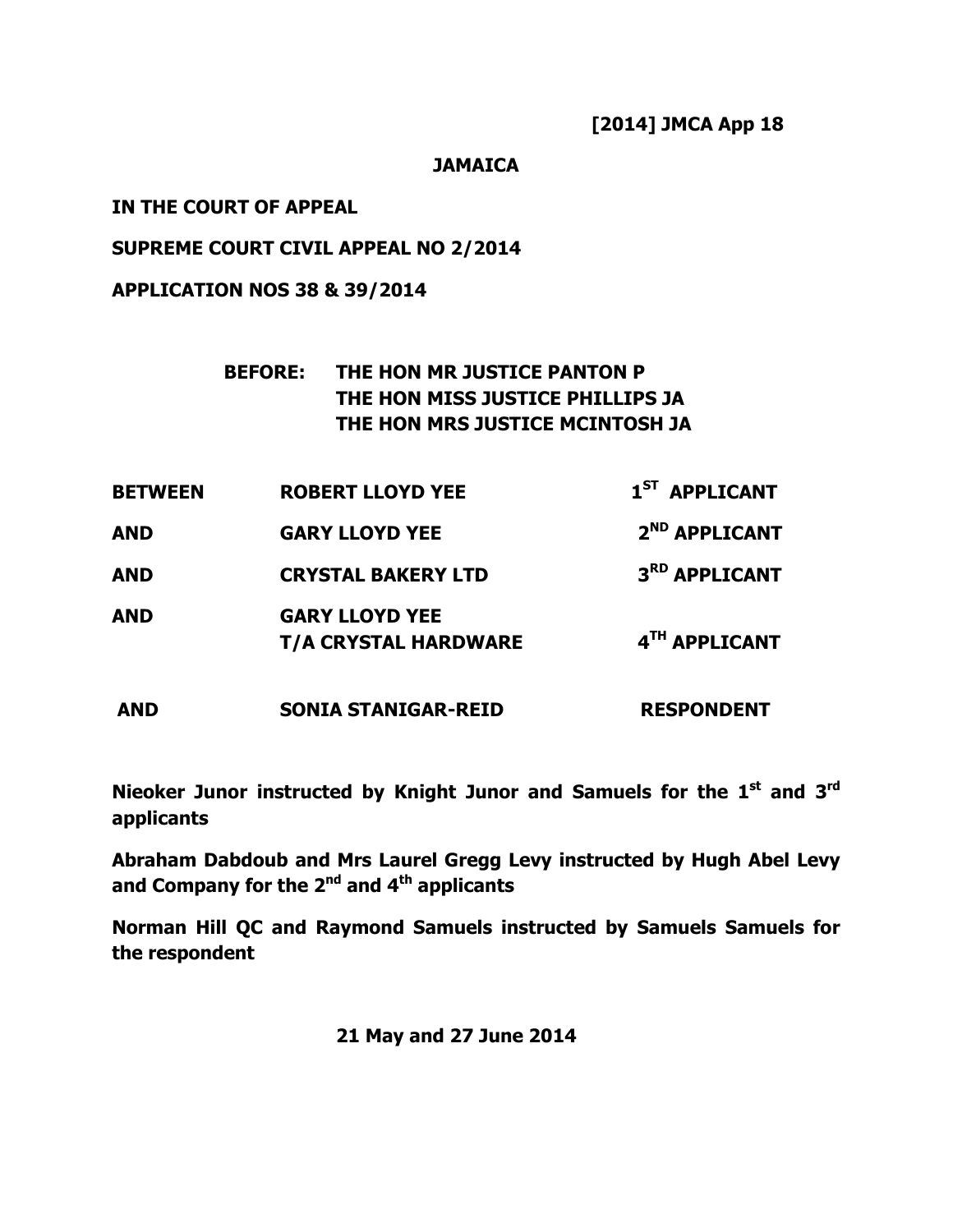#### PANTON P

[1] On 10 January 2014, Morrison J on an application for an injunction, refused to grant same, but ordered the applicants herein to give certain undertakings within a specified time frame. The applicants have complied with the order of the learned judge, who also gave leave to appeal.

[2] Morrison J's order emanated from a suit filed by the respondent in which she is claiming an entitlement to beneficial interests in certain properties and businesses. Being dissatisfied with the judge's order, she has appealed.

[3] The  $2^{nd}$  and  $4^{th}$  applicants have applied to strike out the appeal on the basis that the Court of Appeal Rules, particularly rule 2.4 (1), have not been complied with. Alternatively, the applicants seek leave to file a cross appeal and submissions. At the commencement of the hearing before us, the  $1<sup>st</sup>$  and  $3<sup>rd</sup>$  applicants withdrew their application to strike out the appeal but pursued their alternative application to be allowed to file a cross appeal and submissions in support.

[4] The basis for the applicants' application to strike out is that the appeal is a procedural appeal which requires the filing and serving of written submissions along with the notice of appeal, within seven days of the making of the order being appealed.

[5] The first question to be decided is whether this is a procedural appeal. That form of appeal is defined by rule 1.1(8) as one that is "from a decision of the court below which does not directly decide the substantive issues in a claim but excludes –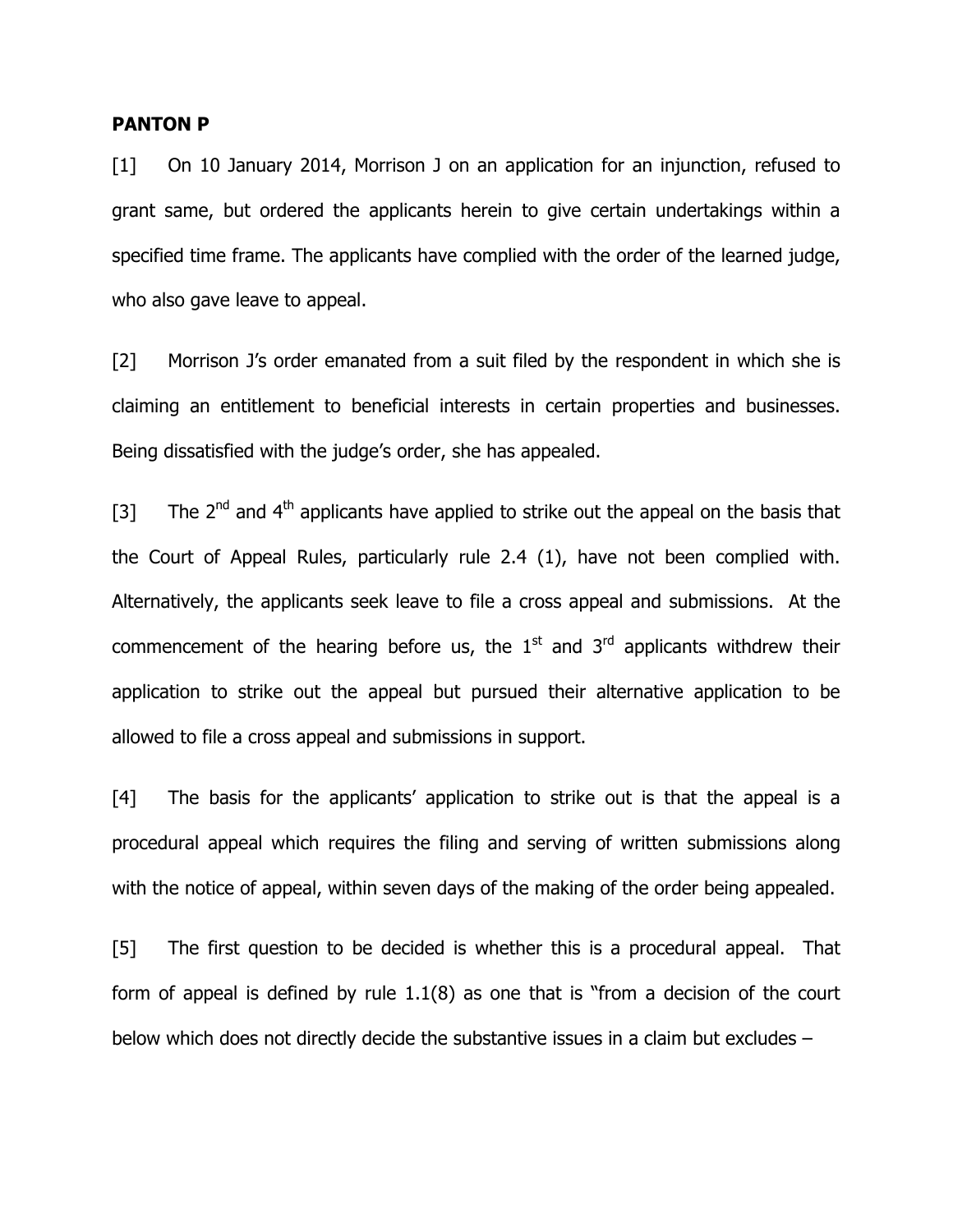- (a) any such decision made during the course of the trial or final hearing of the proceedings;
- (b) an order granting any relief made on an application for judicial review (including an application for leave to make the application) or under the Constitution;
- (c) the following orders under CPR Part 17
	- (i) an interim injunction or declaration;
	- (ii) a freezing order as there defined;
	- (iii) a search order as there defined;
	- (iv) an order to deliver up goods; and
	- (v) any order made before proceedings are commenced or against a non-party;
- (d) an order granting or refusing an application for the appointment of a receiver; and
- (e) an order for committal or confiscation of assets under CPR Part 53;"

[6] There is no doubt that the decision of Morrison J has not decided the substantive issues. So, on the face of it, this would normally be a procedural appeal, unless one of the exclusions applies to the situation. Mr Dabdoub for the applicants contended that rule 1.1(8)(c) does not apply. He submitted that "the Rules intended that procedural appeal applies where there has been a refusal of an injunction". I cannot agree with Mr Dabdoub as I see no basis for the construction that he wishes the court to put on the words of the provision. There is no good reason to say that the provision applies in respect of a refusal, but not the granting, of an injunction. I agree with Mr Norman Hill, QC that Mr Dabdoub's construction is flawed. In my judgment, a proper construction of 1.1(8)(c) results in the exclusion of any order made on an application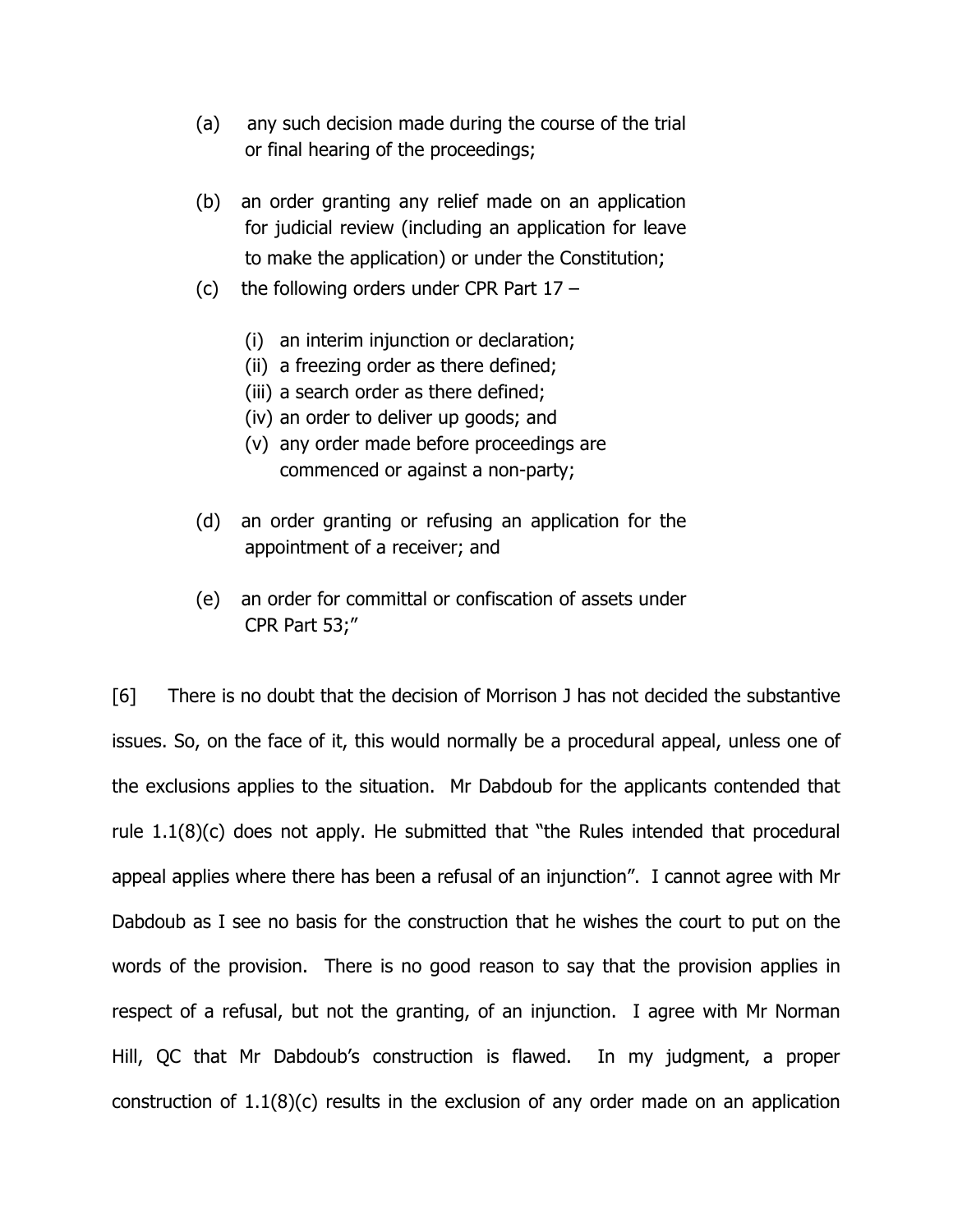for an interim injunction from the definition of "procedural appeal". The construction that has been urged by Mr Dabdoub is, with respect, illogical and not in keeping with the plain language of the rule.

[7] In the circumstances, I would refuse the application to strike out the notice and amended notice of appeal. As an alternative, the applicants have sought leave to file a cross-appeal and submissions. The necessary formalities for the making of such an application have not been complied with. It seems to me that the applicants are simply saying that if the notice of appeal is allowed to stand then they would like to appeal also. This is unacceptable. It amounts to a tit-for-tat, and should be discouraged. The courts are being unnecessarily burdened with matters of this nature. It is as if some parties do not wish for their matters to be tried speedily. The learned judge ordered a speedy trial. It is important that the valid appeal be heard and disposed of quickly, so that the trial may be proceeded with in keeping with the judge's order. Accordingly, I would also refuse this application.

[8] I have read the draft judgment of my learned sister Phillips JA, who has given full details surrounding the claim in this matter. I agree with her that the applications should be refused.

# PHILLIPS JA

[9] The applications before the court, numbered 39 and 38/2014 were filed on 7 and 6 March 2014 on behalf of the  $1<sup>st</sup>$  and  $3<sup>rd</sup>$ , and  $2<sup>nd</sup>$  and  $4<sup>th</sup>$  applicants, respectively and sought the following orders: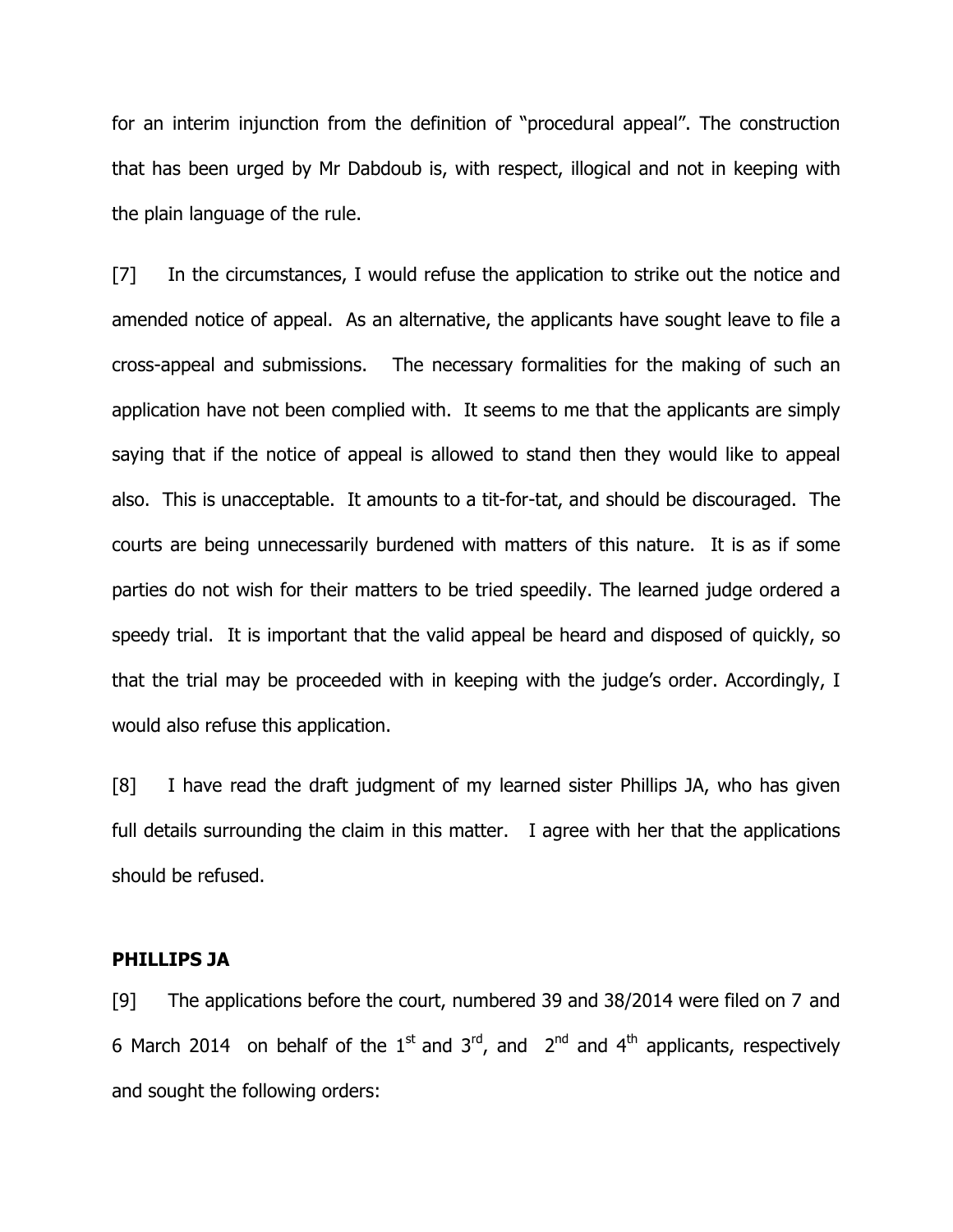In respect of the  $1<sup>st</sup>$  and  $3<sup>rd</sup>$  applicants: that the notice of appeal dated 31 January 2014 served on them on even date and the amended notice of appeal dated  $5<sup>th</sup>$  February 2014 and served on them on 6 February be struck out for non compliance with the Court of Appeal Rules 2002 ('CAR'). Alternatively, these applicants asked that they be permitted to file a cross appeal and skeleton submissions in opposition and in support of the cross appeal within seven days of the date of the order of the court.

In respect of the  $2<sup>nd</sup>$  and  $4<sup>th</sup>$  applicants, the notice of appeal and the amended notice of appeal had been served on them on 6 February 2014. These applicants also asked for the notice of appeal to be struck out and, in the alternative that permission be granted for them to file and serve a cross appeal and submissions in support and in opposition of the cross appeal within seven days of the date of the order of the court.

[10] The grounds on which the applications were made were similar and are set out below:

- (i) That the notice of appeal filed on 31 January 2014 failed to comply with rule 2.4(1) of the CAR.
- (ii) That the notice of appeal dated 31 January 2014 was served on the  $1^{\text{st}}$  and  $3^{\text{rd}}$  applicants on 6 February 2014.
- (iii) That the amended notice of appeal filed on 5 February 2014 also failed to comply with rule 2.4(1) of CAR as the original notice of appeal filed on 31 January 2014 was null and void. As a result of which, there was no notice of appeal properly before the court which could be amended.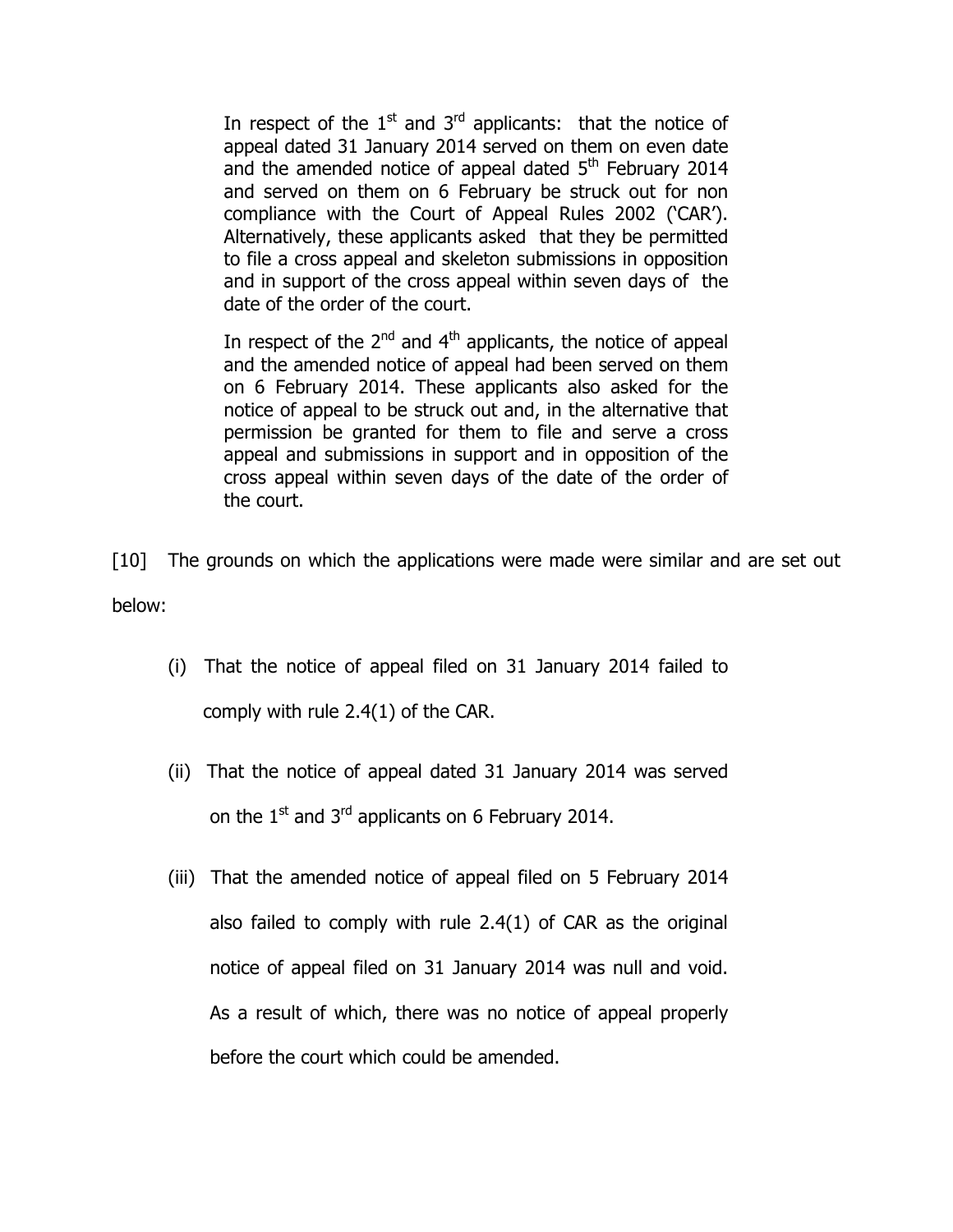- (iv) That there were no written submissions in support of the appeal filed with the notice of appeal and such written submissions as were filed on 25 February 2014 were served on the applicants on 26 February 2014.
- (v) That as a result of the failure to file and serve the notice of appeal within seven days of the date of the decision appealed against, in accordance with rule  $1.11(1)(a)$  of the CAR and to comply with rule 2.4(1) to serve written submissions in support of and with the notice of appeal, there was no proper appeal before the court.

[11] The applications were supported by affidavits of Michael G Howell and Hugh Abel Levy, attorneys-at-law for the  $1<sup>st</sup>$  and  $3<sup>rd</sup>$  and  $4<sup>th</sup>$  applicants respectively, which stated that on 10 January 2014, on the hearing of an application for interim injunction and for an interim payment, B Morrison J had ordered that instead of an injunction, an undertaking in damages ought to be given by the applicants. Other than that statement, the information in the affidavit merely mirrored the grounds of the application, stating that the notice of appeal was not in compliance with the rules of the CAR and ought to be struck out.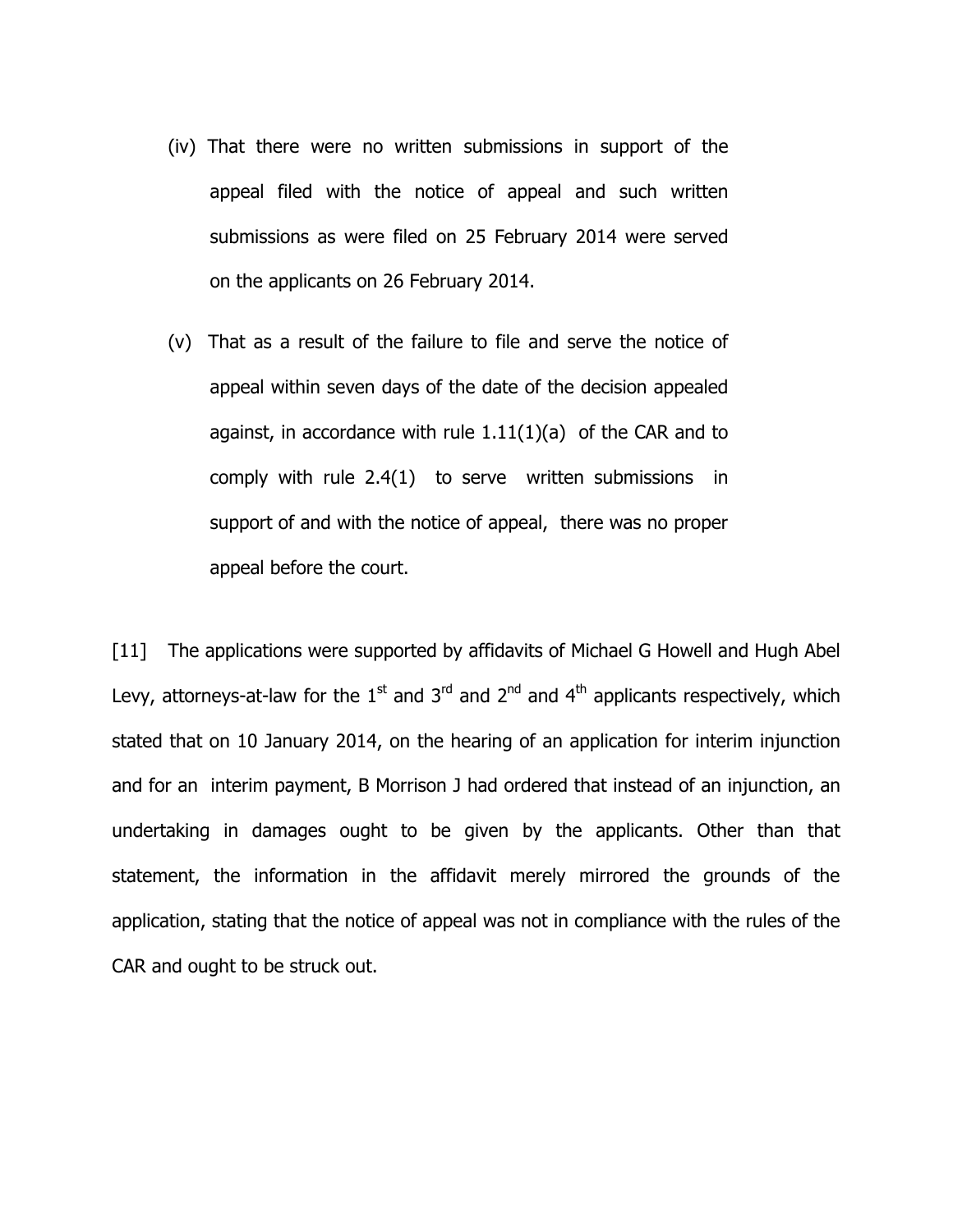### The proceedings in the court below

#### The order of B Morrison J

[12] The order of B Morrison J made on 10 January 2014 indicated that, having read the claim form and particulars of claim and the further amended notice for court orders of application and affidavits in support with the exhibits attached thereto, and the defence of the  $1<sup>st</sup>$  and  $3<sup>rd</sup>$  applicants, damages were an adequate remedy. The learned judge ordered further that the  $1<sup>st</sup>$ ,  $2<sup>nd</sup>$  and  $3<sup>rd</sup>$  applicants give an undertaking in damages which was to be filed within seven days of the date of the order, with the  $1<sup>st</sup>$ and  $3<sup>rd</sup>$  applicants doing the same, but being permitted to file the undertaking three days later, on 20 January 2014 by 1:00 pm failing which injunctive relief would be granted against the applicants as follows: The  $1<sup>st</sup>$  and  $2<sup>nd</sup>$  applicants would be restrained from transferring or otherwise dealing with certain properties namely 62 Main Street and 57 Main Street without the leave of the court, and the  $1<sup>st</sup>$ ,  $2<sup>nd</sup>$  and  $3<sup>rd</sup>$ applicants are restrained from transferring or dealing with the shares of Crystal Bakery Limited, and or from transferring the ownership of the business of Crystal Hardware until the trial. The applicants would be ordered to pay the sum claimed by way of an interim payment , and would also be ordered to produce financial statements of Crystal Bakery and Crystal Hardware to provide a list of assets in the jurisdiction and elsewhere within 14 days of the order. The applicants, their servants or agents, family members, relatives or friends would additionally be restrained from selling or transferring any of the movable assets of the several businesses, bakery equipment, motor vehicles and would be prohibited from destroying any or all of the books of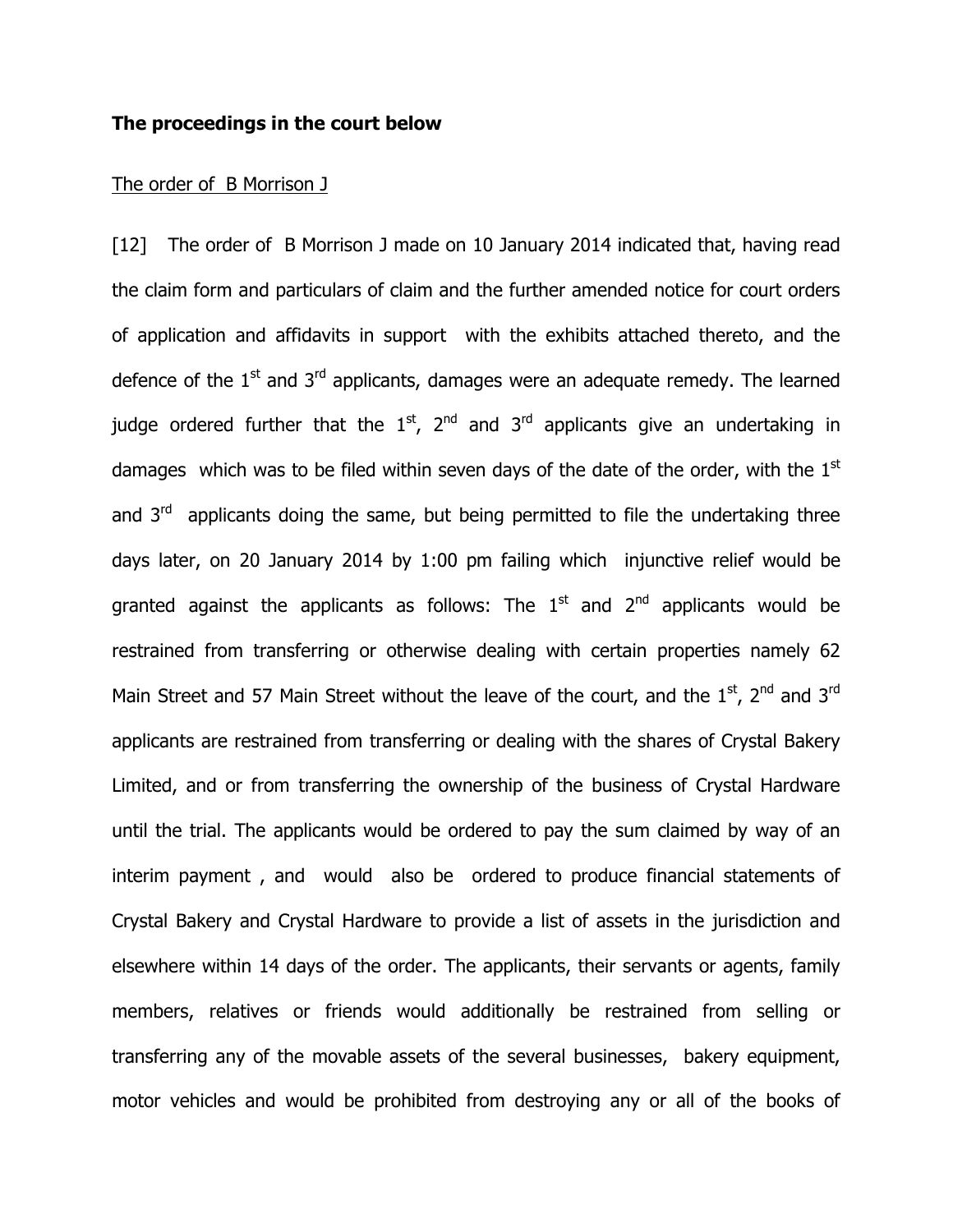accounts and records of the company and the business respectively. The learned trial judge made an order for a speedy trial and granted to the applicant leave to appeal.

[13] The format of the undertaking required of all the applicants was set out in the order to exist until after the trial of the action, or until further order of the court. It was clearly stated that the applicants should pay any damages that the respondent had sustained as a result of the transfer of the relevant properties, or of the shares, or of the profits of the business, or in the diminution of the value of the assets and any loss occasioned by the said undertaking.

### The affidavit evidence

[14] Before B Morrison J, the application asked for the applicants to be restrained from transferring the properties and the shares of the company and the interest in the business and from acting in a manner which could result in a diminution of the assets. The application also asked for the financial accounting of the company and the business and for an interim payment.

[15] The affidavits before the court were sworn by the respondent and by Gary Lloyd Yee, the  $2^{nd}$  applicant. I will give a summary of the same, as the issues before us on the application to strike out the appeal have little to do with the substantive matters in controversy between the parties.

[16] It was the position of the respondent that from the early age of seven years, her uncle Donald Yee and his wife Rose Yee prevailed upon her mother to permit her to leave her home at Colbeck to reside with them in their home at 62 Main Street, Ewarton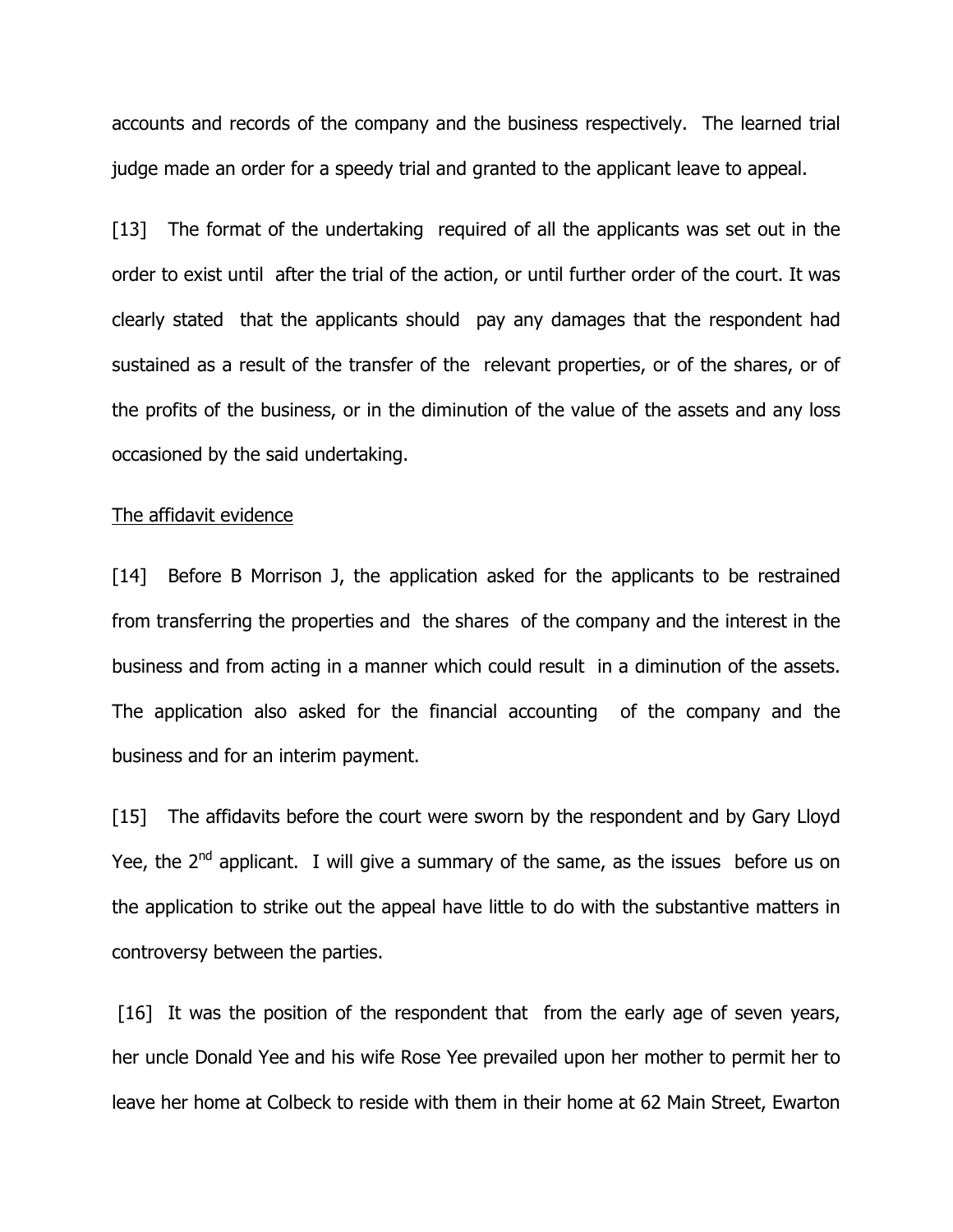in the parish of Saint Catherine. The Yees at that time had no children and she was assured that she would become a member of the family. The Yees began operating a bakery which later became the Crystal Bakery. Later Robert Yee, Mr Yee's nephew, came to live with them at the age of two years old, as did Gary Yee who came two years later at the age of 18 months old. He was Mr Yee's son. The respondent deposed that during her school years she assisted as a member of the family doing her chores as the business grew. She attended the Jamaica Commercial Institute and worked at the Citrus Growers Association and commuted daily from Ewarton to Kingston. It was in 1975, she said, that Mr Yee made the proposal to her at 62 Main Street, in the presence of her aunt Rose, which went as follows:

> "'We are one family', he said 'and you and the boys are our children. The bakery business is now doing good, give up your job at Citrus Growers Association Ltd and come to work with us fulltime. The business now needs an office and you know the baking business already, you can help us out in both places.'"

The proposal, she said, was further clarified by Mr Yee in this way:

"You will not be paid a regular salary.. for the profit will be used back in the business-right now as we are expanding the building but you will be entitled to a part of everything that we own fifty-fifty- with us, the building, the bakery business, the motor vehicles, the equipment in the bakery, the profits and everything."

[17] The respondent tried to obtain the promise in writing but that did not happen as Mr Yee told her that it was unnecessary. But Mr Yee showed her the certificate of title relating to 62 Main Street, as well as a document representing the shareholding in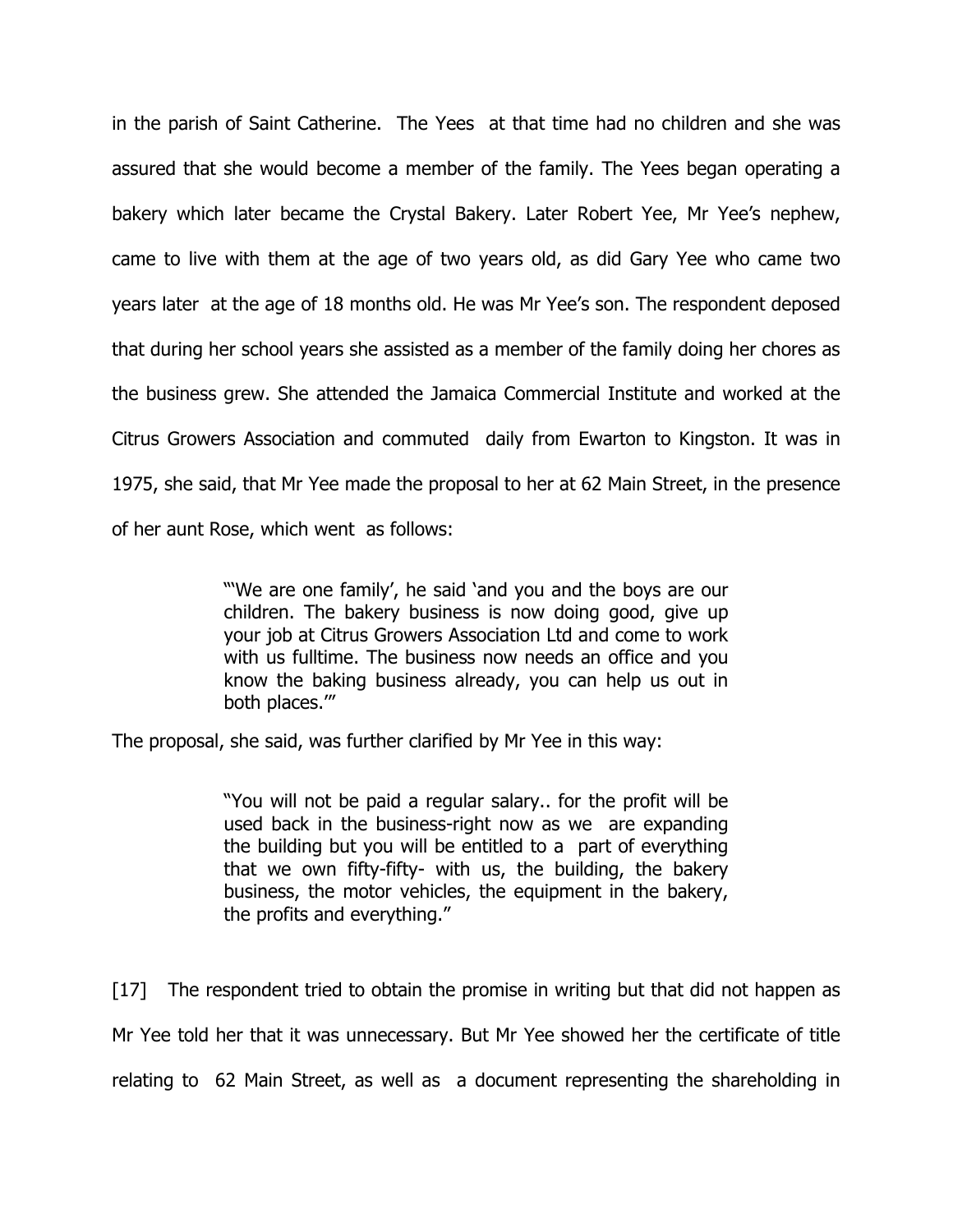Crystal Bakery Ltd, and he promised he would eventually transfer the title and the shares in the company into the names of the three children in equal shares. The respondent claimed that in agreeing to do as Mr Yee requested she had suffered losses, such as giving up a good weekly salary and permanent job, an academic career, all prospects of obtaining a university education and the ambition of establishing her own business among other things. The respondent thereafter joined the company and worked with the hope that being a beneficial owner she would reap the benefits as the business became more profitable. She was not placed on the payroll and never received a salary, but was paid an allowance over the several years that she worked to develop the business.

[18] She said that she worked continuously without taking vacation. She got married in 1987. Mr Yee fell ill with a brain tumor in the late 1990's and she was left alone in Jamaica to run the businesses while Mrs Yee and the nephew and son went with him to Canada to oversee his medical care. In 2004, her husband became ill and she had to accompany him to the United States to supervise his return to good health. She was away from the business for approximately two years. Her aunt Rose died in 2008. In 2011, Mr Yee met in a very bad motor vehicle accident and suffered severe injuries from which he never really recovered and he died in 2012.

[19] The respondent maintained that the Hardware business  $(4<sup>th</sup>$  applicant) was established at 62 Main Street in an extended part of the premises which Mr Yee had purchased previously. It was her contention that funds from the bakery were invested heavily in the hardware business which eventually expanded into 57 Main Street which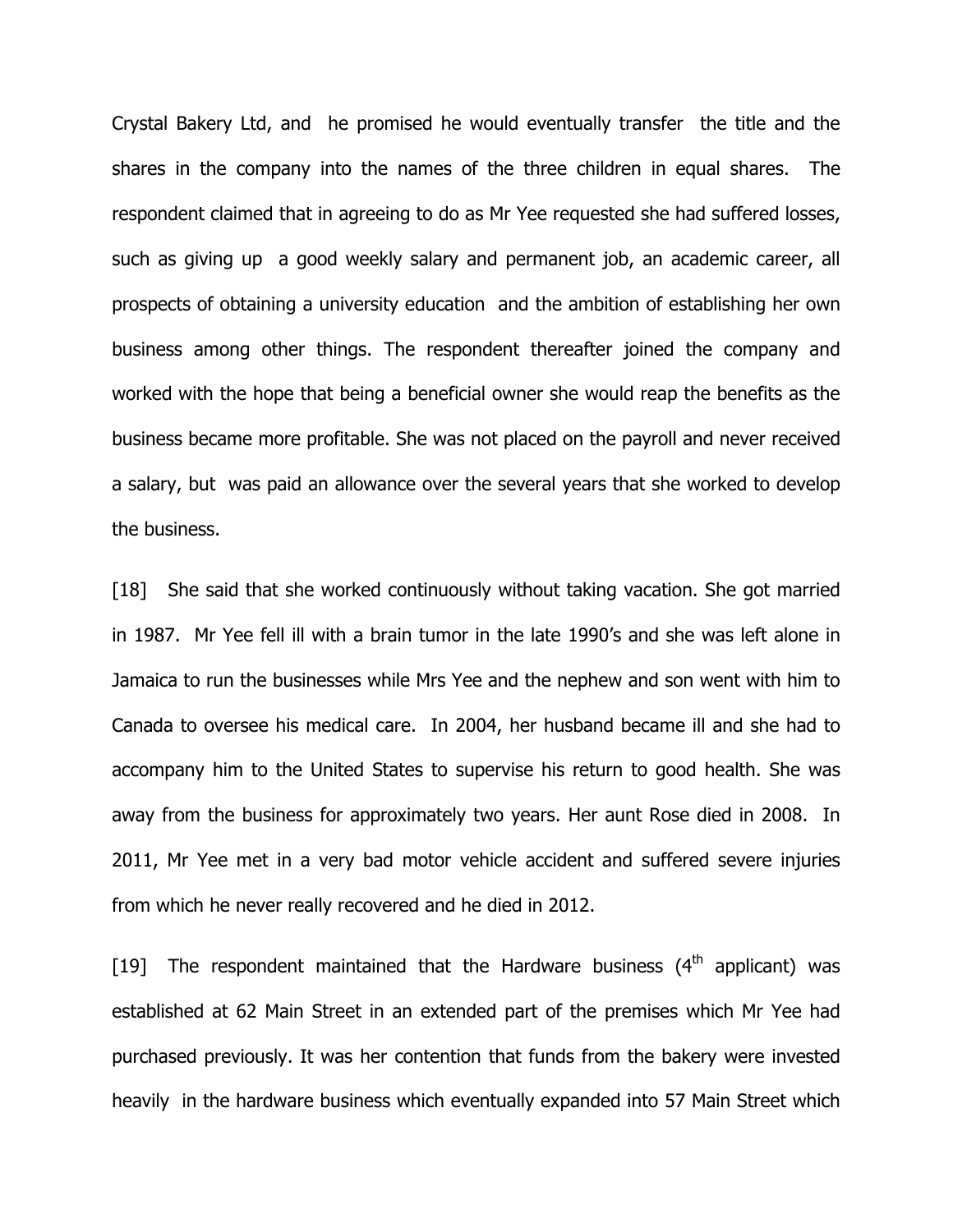had also been purchased with funds from the bakery. She deposed that she also assisted with the operations of Crystal Hardware. She handled the money for the businesses, made lodgments, and noticed that cheques paid to her were less than those paid to employees. It was obvious, she said, that she was not "an ordinary employee" and the businesses in which she had worked very hard over several years had doubled and improved between 1975 and 2001 and had become profitable. Over that period the company had purchased properties overseas, expanded its baked products significantly, purchased baking equipment, utilized new baking technology, increased its motor vehicle fleet and expanded its distribution network exponentially. The  $3<sup>rd</sup>$  applicant, she verily believed, is worth approximately \$500,000,000.00. Over the 34 years in which she had worked with the company there had been lodgments of about \$2,000,000.00 in a week, sometimes four times a month. The applicants, she deposed, were denying her interests in the company, the business and all the assets associated therewith, and the application for the injunction before the court was to restrain the disposal of the assets until the matter could be determined by the court.

[20] The position of the applicants is of course decidedly different. Mr Gary Yee deposed that he knew nothing of the conversations alleged by the respondent to have taken place between herself and Mr Yee, his biological father. He maintained that Mr Yee and his wife Rose were philanthropists who fostered several children of their "less well off relatives". Many of these children had resided with the Yees and had been educated and cared for by them. Once these children found their feet they branched off to live and operate businesses on their own. He mentioned several relatives who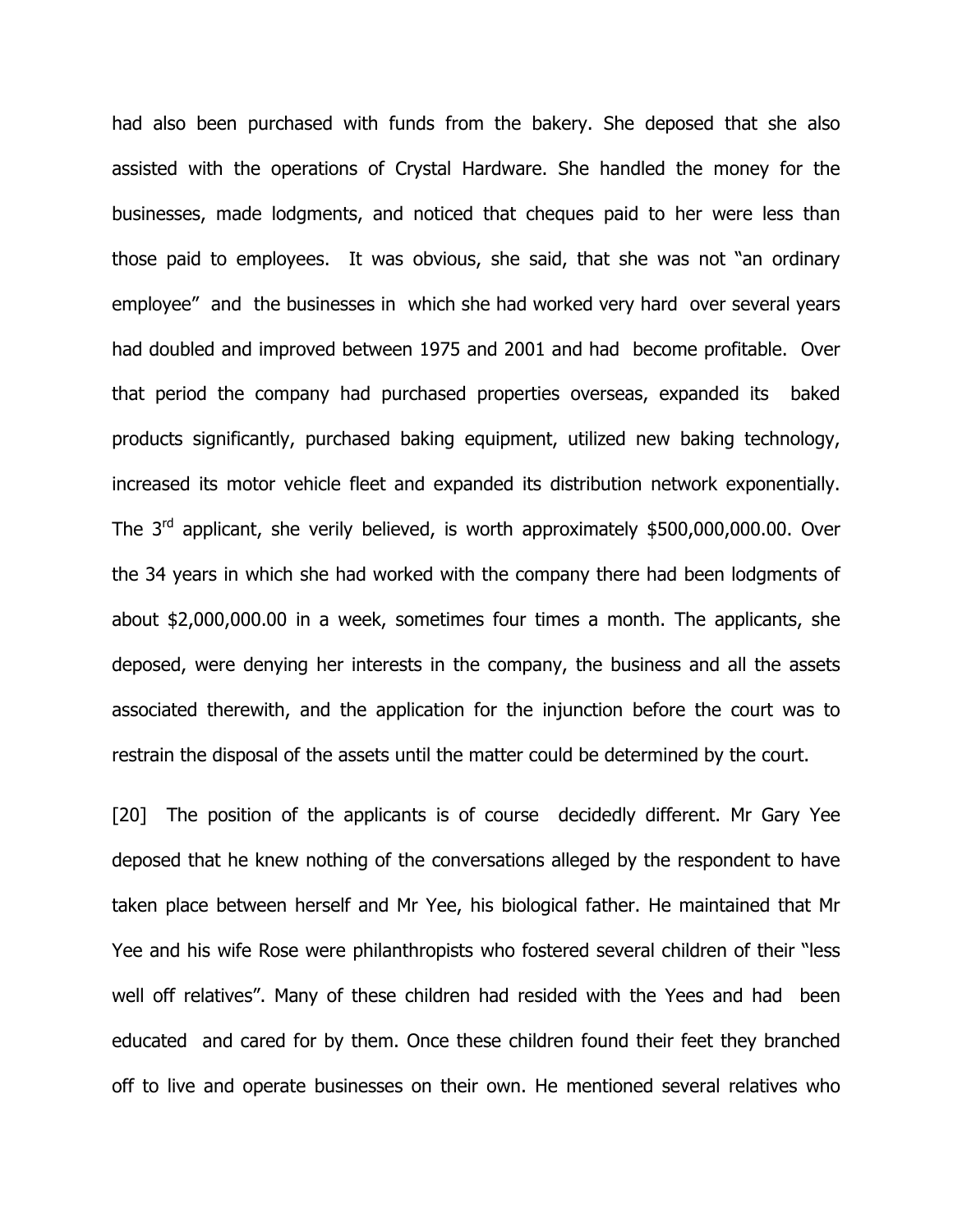had been the recipients of the largesse of the Yees. The respondent, he said, was a foster child whom the Yees had educated and cared for. He said that the respondent had moved to Kingston as a young adult in the 1970's and returned several years later with a child born in 1975 and her partner whom she later married. It was his position that the respondent had worked at the  $3<sup>rd</sup>$  applicant mainly preparing bank lodgments. He said that the respondent had her own business with her husband on Main Street and then she had migrated to the United States, had remained there for several years and had not resurfaced until many years later in 2008, the year that Rose Yee died. He deposed that Mr Yee had maintained good health until he met in the motor vehicle accident and despite that, he had continued to run the bakery business, until his death in 2012, only taking time out to undergo medical treatment. He stated though, that Mr Yee had been assisted in running the business by his aunt Merlene and the respondent.

[21] He deposed that he returned to Jamaica in 1991, and commenced working at the bakery where he assisted until the death of Mrs Yee. It was he, he said, who started Crystal Hardware, and the respondent had never worked there. He said that Mr Yee had added Robert Yee and himself to the title for 62 Main Street and also to the shareholding of the company and Mr Yee was entitled to distribute his assets and organize his affairs as he saw fit. He denied that the respondent had either occupied a room at 62 Main Street or worked at Crystal Bakery for 54 years. In any event, he stated, her occupancy at 62 Main Street was in her capacity as an employee. In his view, the respondent had no evidence and had not demonstrated in any way whatsoever, that she had any beneficial interests in the businesses.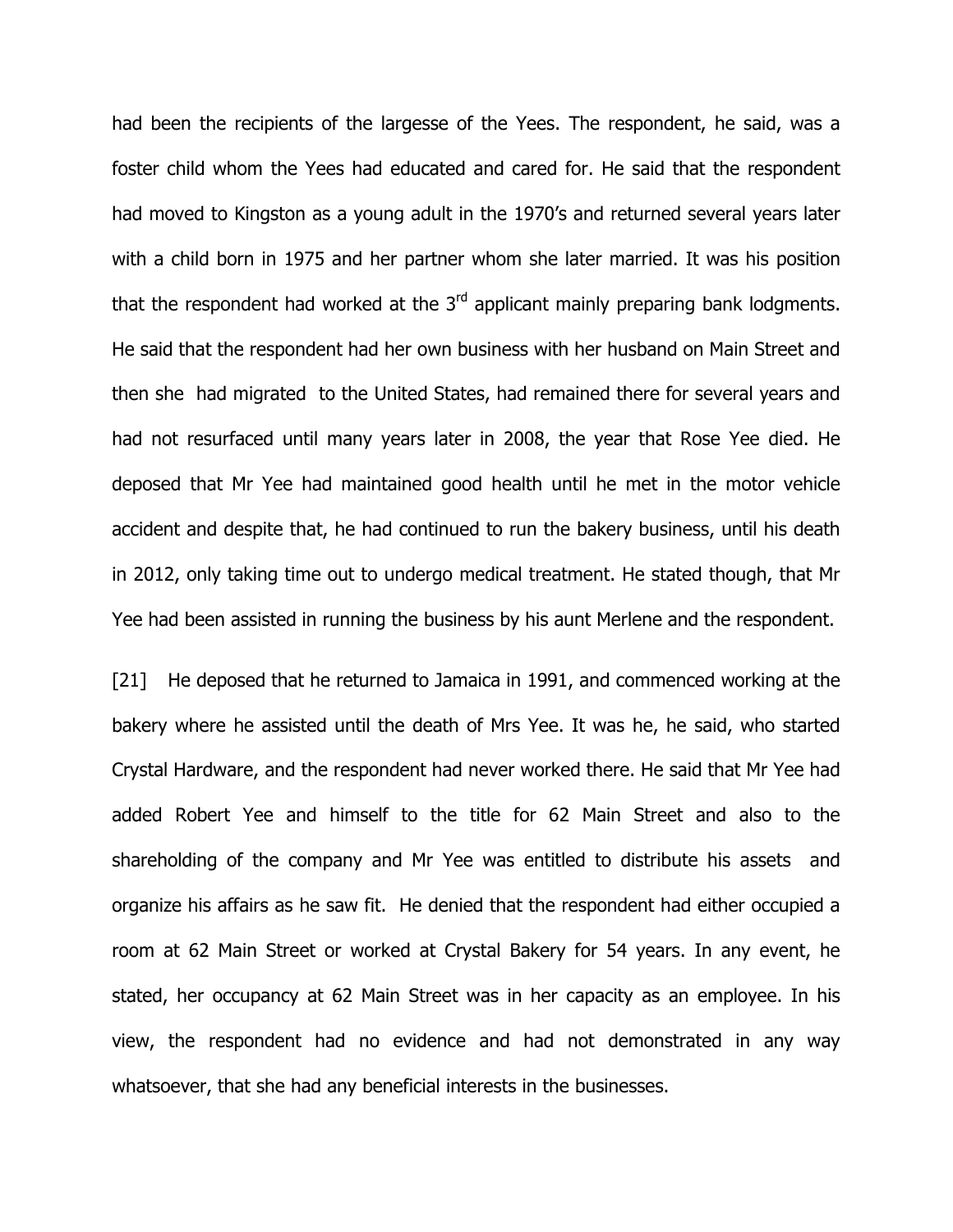## The appeal

[22] The amended notice of appeal contained eight grounds of appeal claiming inter alia that the learned judge erred when he found that damages were an adequate remedy, and, by denying injunctive relief, in particular restraining the applicants from inter alia, transferring 62 Main Street, the shares in Crystal Bakery Ltd, or the interest in Crystal Hardware, or any other movable assets or in failing to grant an interim payment as requested.

### The applications to strike out the appeal

[23] The applications on behalf of the  $1<sup>st</sup>$  and  $3<sup>rd</sup>$  and  $4<sup>th</sup>$  applicants were before the court for hearing on 21 May 2014. Counsel for the  $1<sup>st</sup>$  and  $3<sup>rd</sup>$  applicants informed the court that those applicants were not proceeding with the application to strike out the notice and grounds of appeal but were proceeding with the application to extend time to file the counter notice of appeal and with submissions.

[24] There are several rules of the CAR which are relevant to the determination of these applications. These are set out hereunder for clarity and for ease of reference in respect of the comprehensive arguments of counsel, but before doing that I will set out relevant portions of section 11 of the Judicature (Appellate Jurisdiction) Act ("JAJA") which have significance in respect of the interpretation to be accorded the rules which address procedural protection of the rights relating to appeals governed by the statute:

" $11-(1)$  No appeal shall lie—

(a)… (e)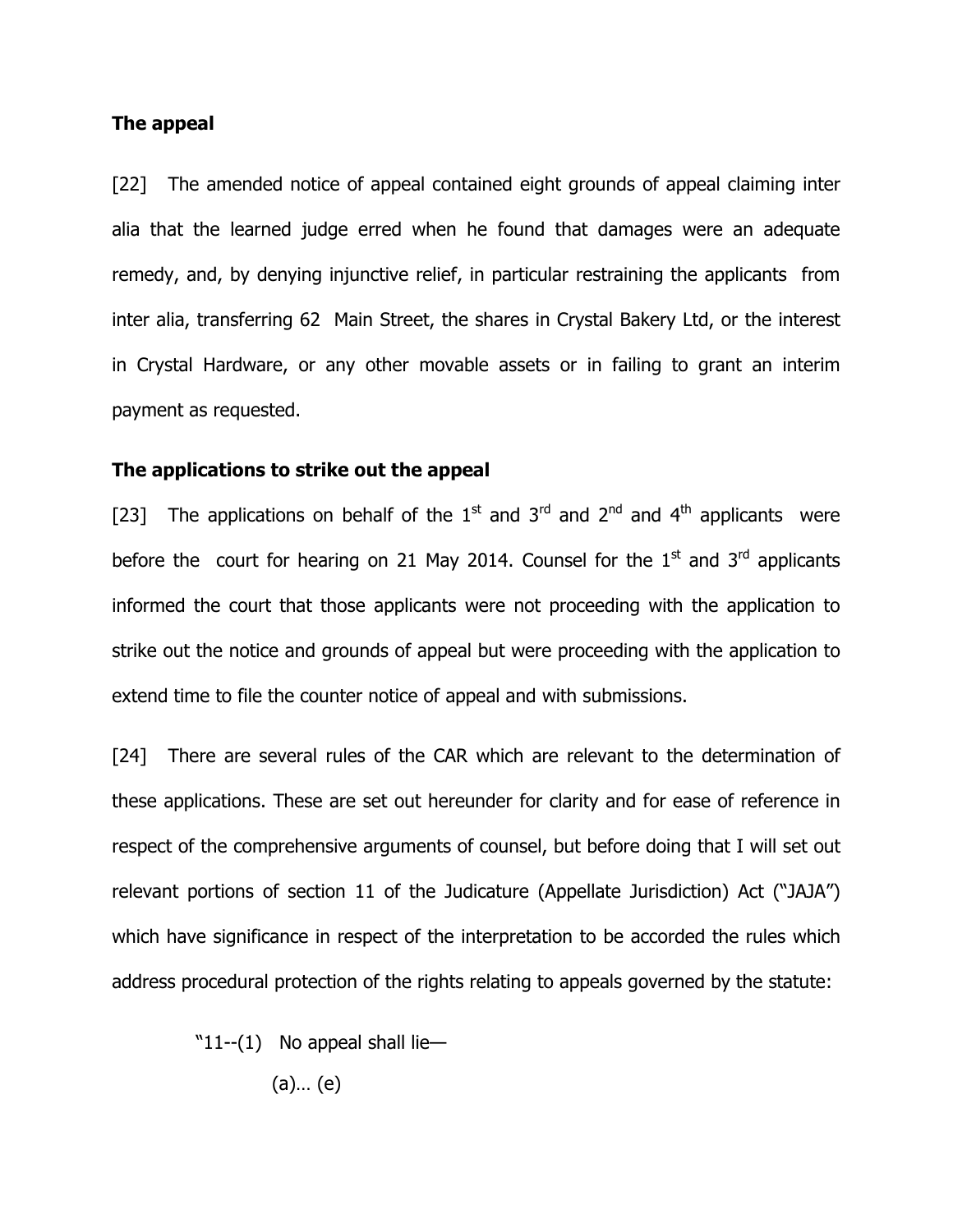- (f) without the leave of the Judge or of the Court of Appeal from any interlocutory judgment or any interlocutory order given or made by a Judge except ---
	- (i) …
	- (ii) where an injunction or the appointment of a receiver is granted or refused;.."

The relevant rules in Parts 1 and 2 of the CAR read:

"1.1 (8) In these Rules -

'procedural appeal' means an appeal from a decision of the court below which does not directly decide the substantive issues in a claim but excludes -

- (a) any such decision made during the course of the trial or final hearing of the proceedings;
- (b) an order granting any relief made on an application for judicial review (including an application for leave to make the application) or under the Constitution;
- (c) the following orders under CPR Part  $17 -$ 
	- (i) an interim injunction or declaration;
	- (ii) a freezing order as there defined;
	- (iii) a search order as there defined;
	- (iv) an order to deliver up goods; and
	- (v) any order made before proceedings are commenced or against a non-party;
- (d) an order granting or refusing an application for the appointment of a receiver; and
- (e) an order for committal or confiscation of assets under CPR Part 53;"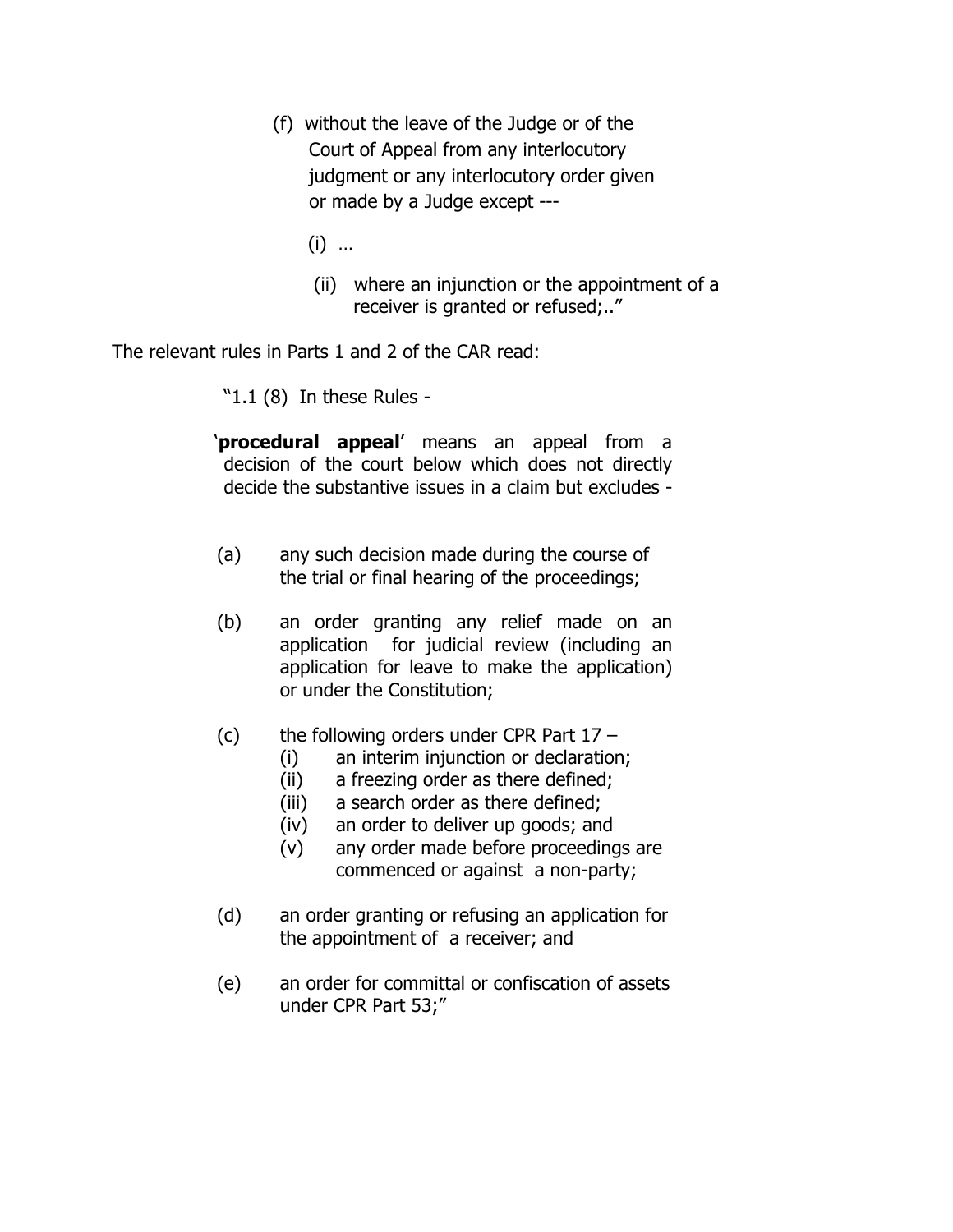# Time for filing and serving notice of appeal

- "1.11 (1) The notice of appeal must be filed at the registry and served in accordance with rule 1.15 –
	- (a) in the case of a procedural appeal, within 7 days of the date of the decision appealed against was made;
	- (b) where permission is required, within 14 days of the date when such permission was granted; or
	- (c) in the case of any other appeal within 42 days of the date when the order or judgment appealed against was served on the appellant.
	- (2) The court below may extend the times set out in paragraph (1)."

# Procedural appeal

- "2.4 (1) On a procedural appeal the appellant must file and serve written submissions in support of the appeal with the notice of appeal.
	- (2) The respondent may within 7 days of receipt of the notice of appeal file and serve on the appellant any written submissions in opposition to the appeal or in support of any cross appeal.
	- (3) The general rule is that a procedural appeal is to be considered on paper by a single judge of the court.
	- (4) The general rule is that consideration of the appeal must take place not less than 14 days nor more than 28 days after filing of the notice of appeal.
	- (5) The judge may, however, direct that the parties be entitled to make oral submissions and may direct that the appeal be heard by the court.
	- (6) The general rule is that any oral hearing must take place within 42 days of the filing of the notice of appeal.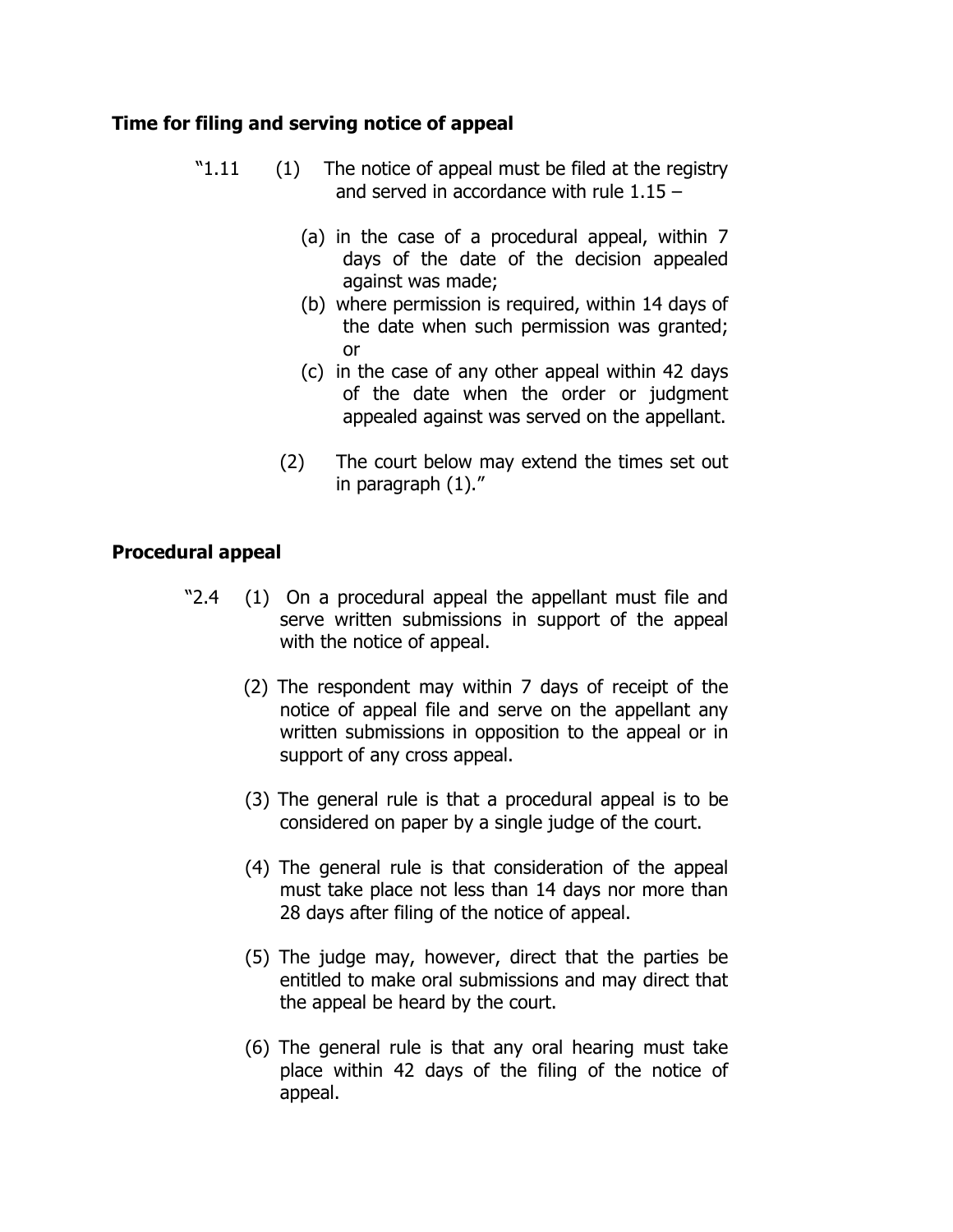(7) The judge may exercise any power of the court whether or not any party has filed or served a counter-notice."

### The submissions

[25] Counsel representing the  $2^{nd}$  and  $4^{th}$  applicants, submitted that there were two issues to be determined on the application namely-

- "(A) Is the appeal from an order refusing an interim injunction a procedural appeal?
- (B) Is the appeal filed in accordance with the rules 1.11(1) and 2.4 of the Court of Appeal Rules, 2002?"

[26] Counsel asserted that although the learned judge in the court below had granted leave to appeal, leave was not required from an order refusing an interim injunction pursuant to section 11(1) (f) (ii) of the JAJA which provides that no leave is required inter alia, where an injunction or the appointment of a receiver is granted or refused. Counsel referred to and relied on a case out of this court, namely **Vincent Gaynair et** al v Negril Beach Club Ltd et al [2012] JMCA Civ 25 for this legal proposition. Counsel submitted that the decision refusing to grant an interim injunction was a procedural appeal and this conclusion was not inconsistent with JAJA. Counsel also referred to Part 1 of the CPR indicating that the rules have been promulgated to ensure that the overriding objective is achieved which includes, he stated, dealing with cases expeditiously and fairly. He made specific reference to rule 1.2 which provides that the court must give effect to the overriding objective when interpreting the rules or exercising any power under the rules.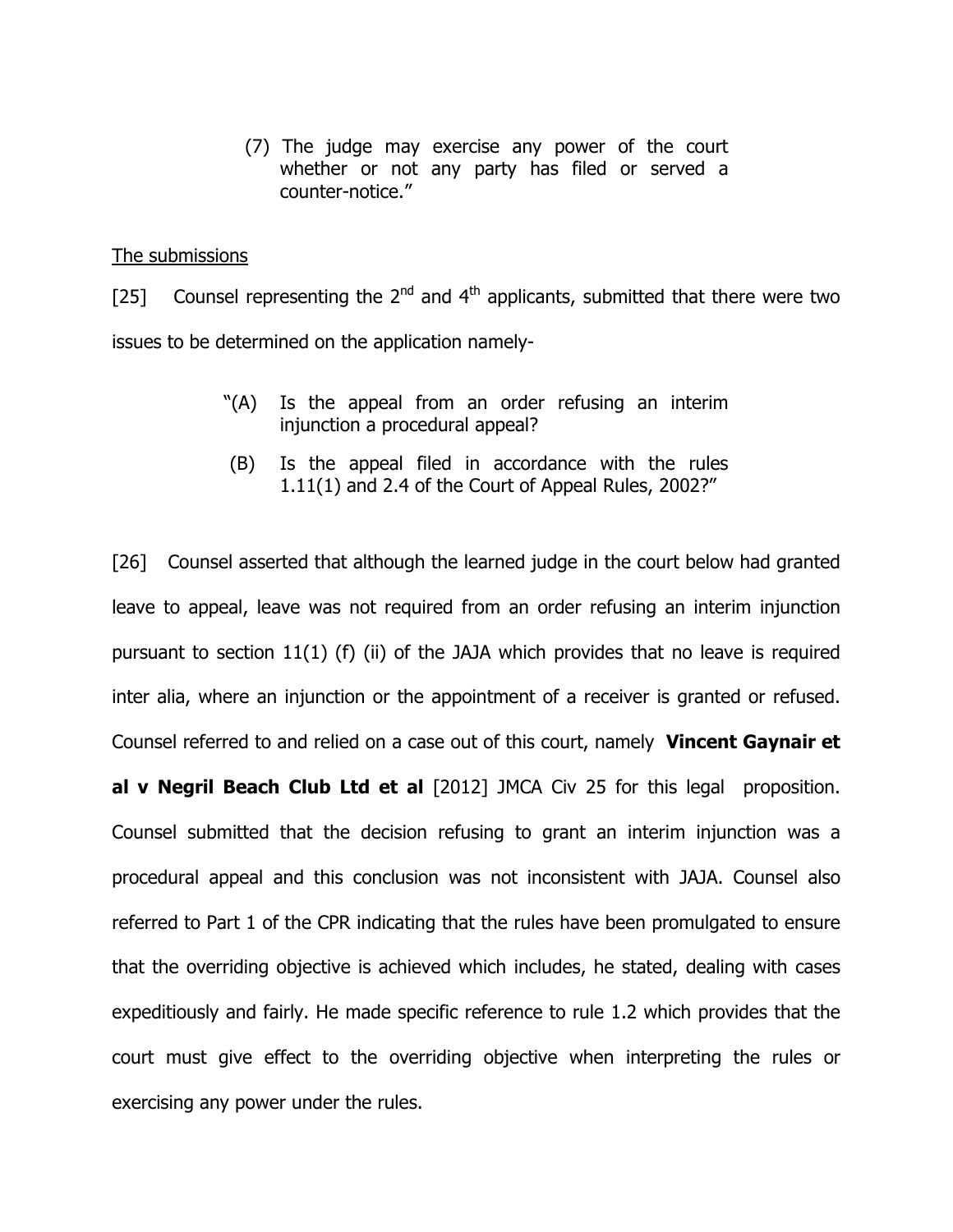[27] Counsel analysed rules  $1.1(8)(c)$  (i), rules  $1.11(1)(a)$  and (b) and  $1.11(2)$  of the CAR submitting that the rules were not inconsistent, as they do not require that permission to appeal be obtained in every case, and there are different time frames within which to appeal if the order is one that requires permission for the appeal to be effective or is one that does not. Counsel submitted further that a procedural appeal must be filed within seven days, and in circumstances where permission is required the appeal must be filed within 14 days of the grant of the permission to appeal. The rules permit that the court below may extend the times for the filing of the appeal.

[28] Counsel relied on the particular wording of rule  $1.1(8)(c)(i)$  to submit that an order for an interim injunction was specifically excluded from the definition of "procedural appeal", which would be consistent with the provisions set out in JAJA, namely section 11(1)(f)(ii). However he submitted that the refusal of an injunction was not excluded from the definition of "procedural appeal", and he argued that had the legislature intended that the refusal of an injunction was to have been so excluded it would have so stated. Counsel said the omission was deliberate and intentional. The significance, he stated, of this being intentional is clear from the wording in section 11(1)(f)(ii) of JAJA which speaks specifically to an injunction or the appointment of a receiver being granted or refused being excluded from those appeals which require the leave of the court, and rule 1.1(8)(d) which he argued, literally followed the wording of JAJA when dealing with the appointment of a receiver, but did not do so in respect of the refusal of the injunction. Counsel therefore concluded that in those circumstances it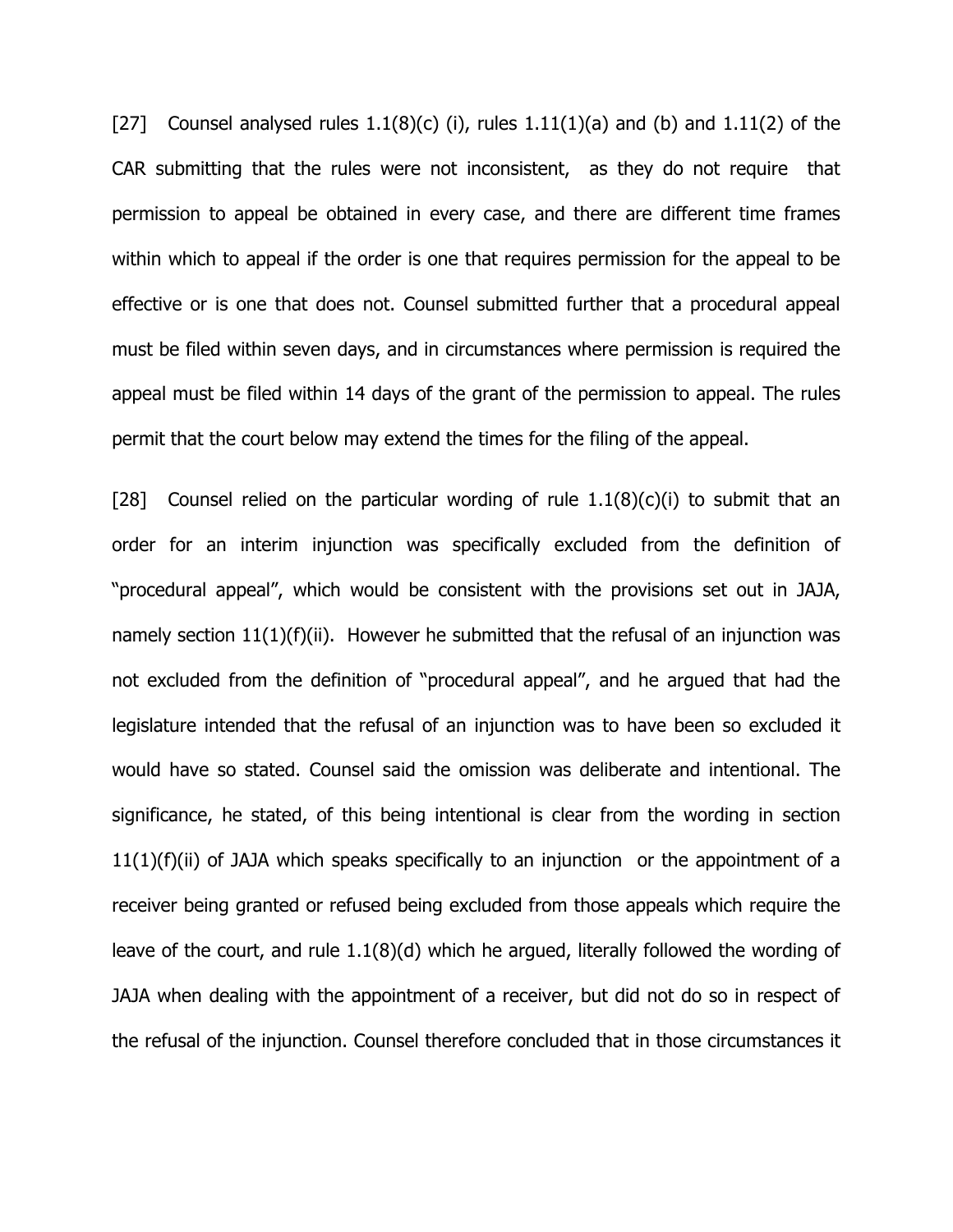must have been clearly intended that the refusal of an injunction was meant to be a procedural appeal.

[29] Counsel submitted that this was so as an appeal from the refusal of an injunction ought to be considered within the shortest time possible, that is, not less than 14 days or more than 28 days since the filing thereof, and if being heard in open court within 42 days of having been filed.

[30] Counsel maintained that the fact that no permission is required from an order refusing an injunction does not prohibit it from being a procedural appeal . The rules just make it clear, how the right to appeal should, he said, be exercised, and the procedure to be followed. Counsel referred to the Judicature (Rules of Court) Act , particularly section 4(2)(a) which empowers the rules committee to inter alia, make rules in respect of matters being filed and heard in the Court of Appeal.

[31] In respect of the second issue identified by counsel, he submitted that as the order of B Morrison J refusing the application for an injunction, and his finding that damages were an adequate remedy was made on 10 January 2014, the procedural appeal ought to have been filed no later than 17 January 2014. The notice of appeal was filed on 31 January 2014, which was therefore, he argued, 21 days after the order had been made, and 12 days after the formal order had been filed. Additionally, as the notice of appeal was served on 6 February 2014, counsel stated that this would have been 27 days after the order of B Morrison J. Counsel made the point that the skeleton submissions had not been filed with the notice of appeal nor served with them, as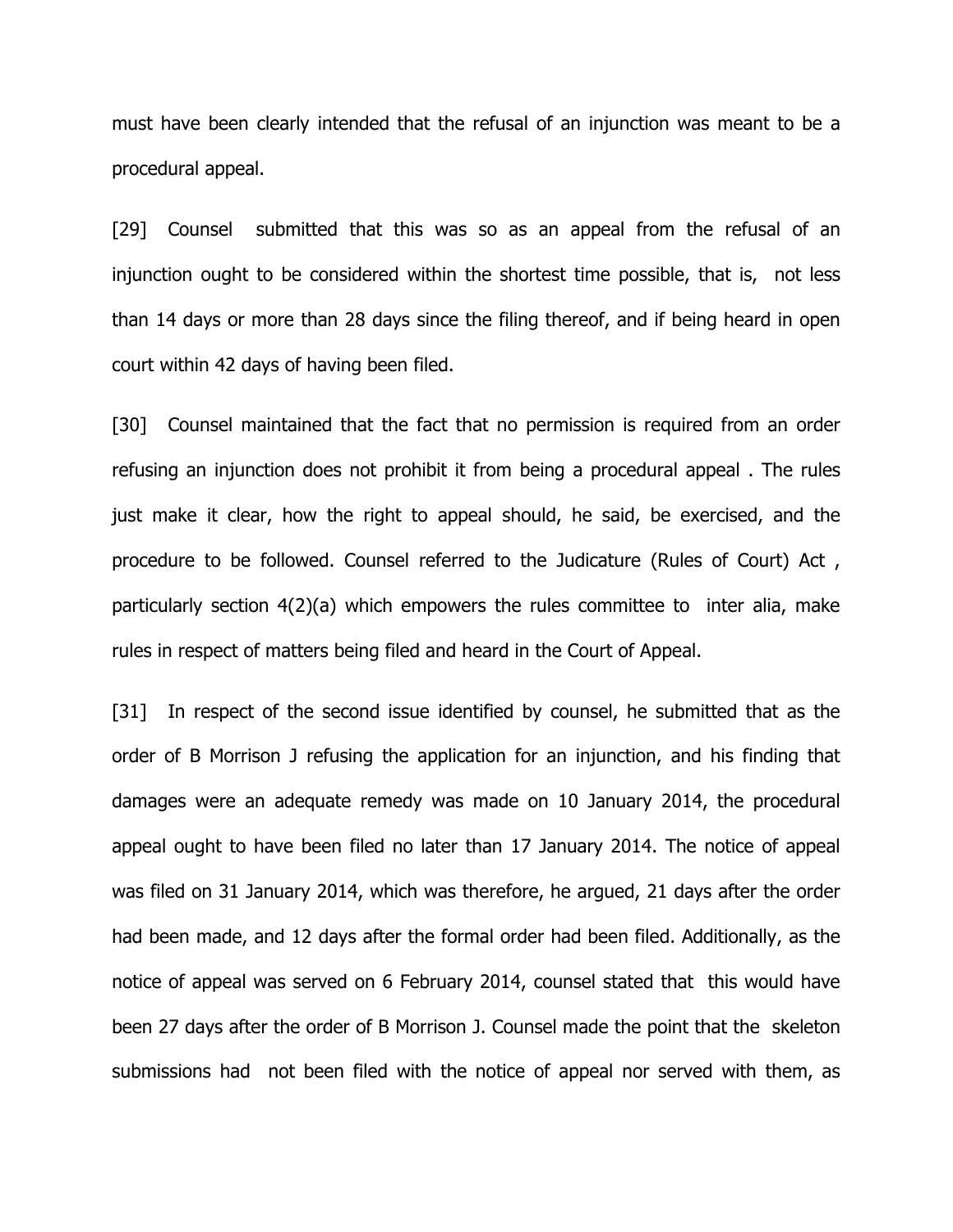required by the rules, but were filed on 25 February and served on 26 February 2014. In the light of the above recalcitrance, in that the respondent had failed to comply with the specific requirements of the rules, namely rules  $1.1(8)$  and  $1.11(1)(a)$  and 2.4, counsel boldly submitted that there was no appeal before the court and the applicants were entitled to the order prayed for, namely that the appeal be struck out. Indeed, counsel relied on the ruling of a single judge of this court, Brooks JA in **National** Commercial Bank Jamaica Limited v International Asset Services Limited [2013] JMCA Civ 9, for the proposition that if there is no appeal filed in time, then there can be no extension to do so unless an application for the same has been filed, failing which the appeal must be struck out.

[32] Counsel therefore asked the court to find that the refusal of the interim injunction was a procedural appeal; that the appeal had not been filed in accordance with the rules; and that the court ought not to read words into rule 1.8 that were not there. The appeal, he said, was therefore irregular and ought to be struck out.

[33] Counsel then posited his argument in the alternative, which was that, if the court held that the appeal had been regularly filed and served that permission be granted for the applicants to file a counter notice with submissions within seven days of the grant of the order to do so. Counsel conceded that there was no affidavit before the court in support of that application, nor any draft of the counter notice, that the applicants hoped to file before the court, to indicate what the terms of the counter notice would be. Counsel told the court that the issue raised on the counter notice would be that no order ought to have been made by the court with regard to the undertaking as to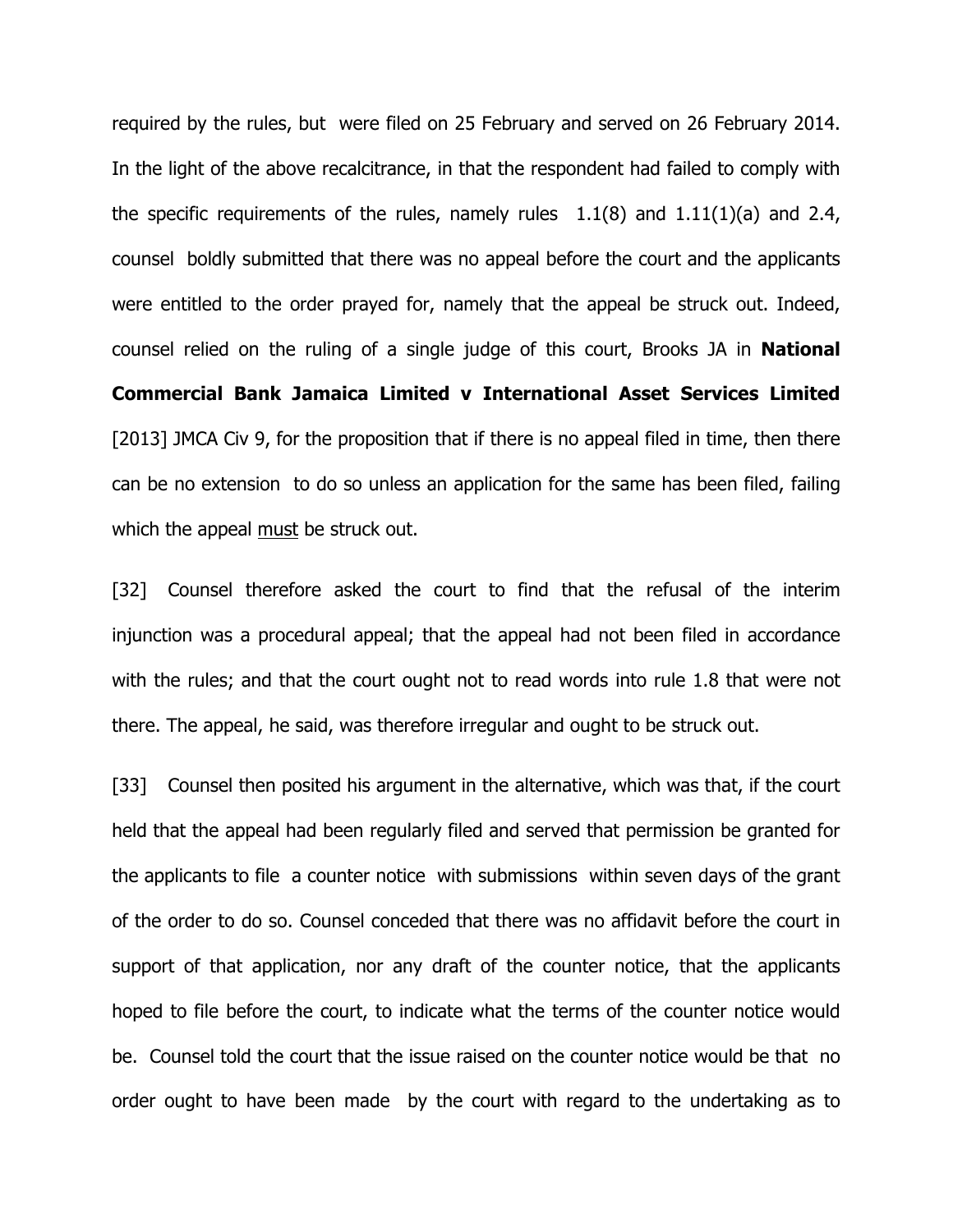damages. Counsel for the  $1<sup>st</sup>$  and  $3<sup>rd</sup>$  respondents endorsed and relied on these submissions.

[34] Counsel for the respondent submitted that the application to strike out the appeal should be dismissed for three reasons in the main: (1) the provisions in the rules in relation to "procedural appeals", were unconstitutional; (2) the said provisions were ultra vires; and (3) given their literal interpretation would produce an absurd result.

[35] Counsel relied on the decision of this court sitting in banc in **William Clarke v** The Bank of Nova Scotia Jamaica Limited [2013] JMCA App 9, submitting that the court struck down as unconstitutional rules 2.4(3), (7) and 2.5(1) of the CAR which give the single judge of appeal jurisdiction to hear procedural appeals, Counsel therefore questioned whether rules 1.1 (8) (definition of procedural appeals); 1.11(1)(a) (time periods for the filing of appeals); 2.4(1), (2), (4), (5) and (6) (procedural appeals) could stand in the light of the **William Clarke v BNS** decision. It was counsel's position that the entire regime had been struck down and for the court, and not the single judge of appeal to hear a procedural appeal, the rules would require amendment.

[36] Counsel also submitted that alternatively, the provisions in the CAR relating to the procedural appeals were ultra vires, as there was no statutory jurisdiction set out in JAJA enabling the promulgation of the procedural rules relative to procedural appeals, as set out in the CAR. Counsel referred to Verma Dayes v The Ritz Carlton Hotel Company of Jamaica Limited (Trading in Jamaica as The Ritz Carlton Golf and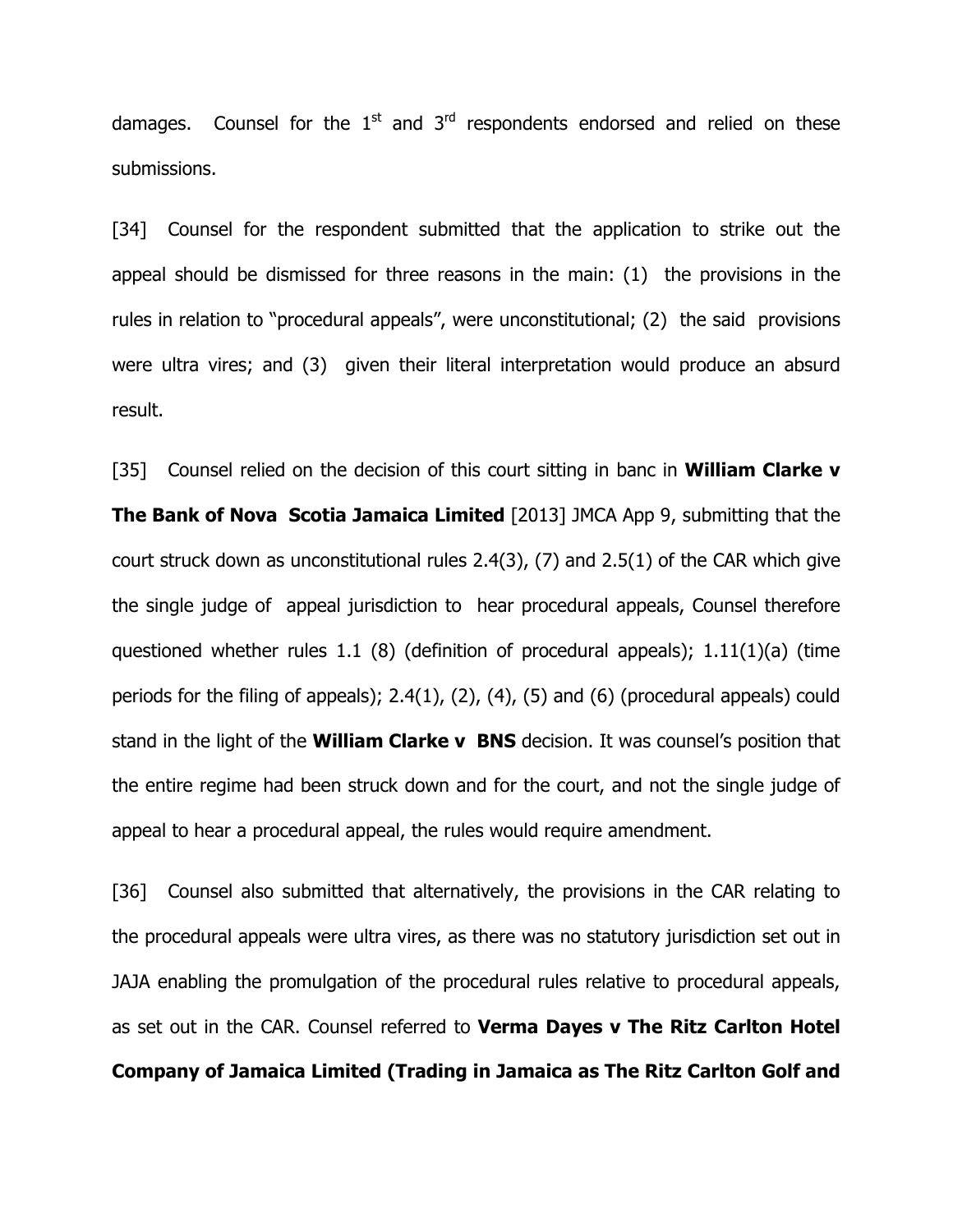Spa Resort Rose Hall Jamaica) 2008 HCV 03251 delivered 13 December 2011 and Best Buds Limited v Garfield Dennis [2012] JMCA Civ 1, in support of this submission.

[37] Counsel submitted that the interpretation accorded the definition section of the rule by counsel for the applicants, was flawed. Counsel said that the rule  $1.1(8)(c)(i)$ does not speak to either the "grant" or the "refusal" of the interim injunction. There are two words omitted from the exception stated in the rule, which are clearly stated in JAJA, but to give the rule the interpretation asked for by the applicants, he submitted, one would have to read words into the provision, which one should not do. Additionally, counsel argued, the rule refers to exclusions from procedural appeals as including, "an interim injunction or declaration", which could include, he said, either the grant or refusal of either relief. Counsel submitted that the powers that the court has under Part 17 of the CPR which are referred to in the rule, include the grant and refusal of injunctions, undertakings and declarations, which should therefore be read into the specific rule. That being so, the appeal could not, he submitted, be considered a procedural appeal. Additionally, counsel said if the applicants' interpretation was given to rule 1.1(8)(c)(i) then had the court made orders granting in part or refusing in part the orders prayed for against the different applicants, then there would be two different situations, in which one would be the subject of a procedural appeal, requiring seven days in which to appeal, but not so in respect of the other, which would be 42 days and that, he said, would produce an absurd result.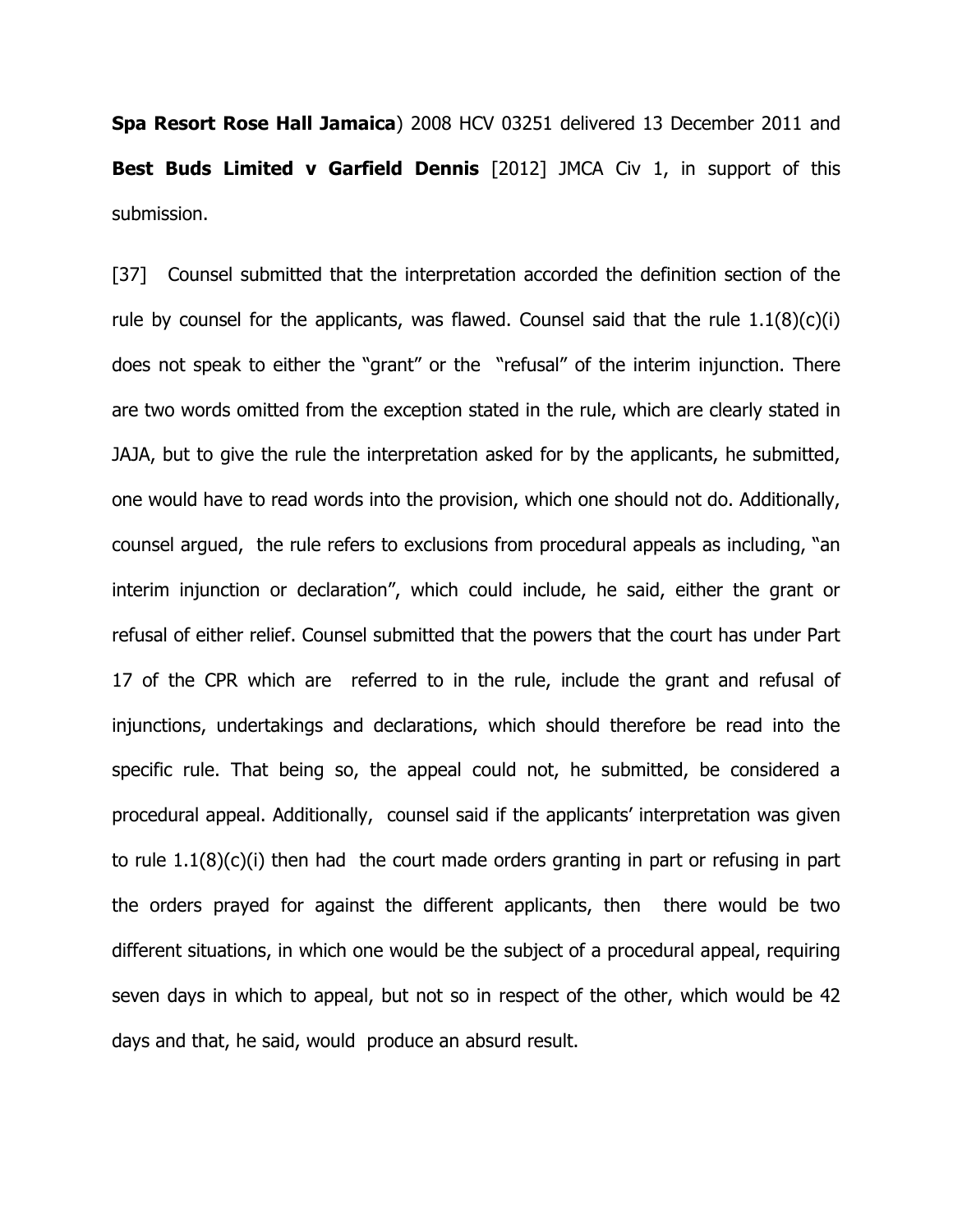[38] In the instant case the court made an order that the applicants give undertakings within seven days, failing which the injunctive relief would follow. The undertakings were given so the injunctions did not come into play. However, the respondent had also asked for an interim payment which was not granted. Counsel submitted that permission to appeal was required in respect of that order and was granted. The appeal in relation thereto should have been filed within 14 days of obtaining permission to appeal, but counsel said that as the undertakings had been given the respondent did not necessarily have to file an appeal. He also submitted that had the undertakings, or in the alternative, the injunction not been granted, then as permission was not required for the refusal of an interim injunction, the respondent would have had 42 days within which to file her appeal, all in relation to the one application before the court.

[39] Counsel indicated that once the undertakings had been fulfilled, the respondent ought to have filed the appeal on or before 24 January 2014, that is within 14 days of the order of B Morrison J. Having not done so, and having filed on 31 January 2014, the respondent was desirous of obtaining an extension of time to file the appeal out of time, and although a formal application had not been made, the court had the general power to do so pursuant to rule 1.7(7) of the CAR. Additionally, there was sufficient information before the court for the court to exercise its discretion in favour of the respondent, as there were serious issues to be determined on appeal, there being substantial assets in dispute, between the parties, which had been left in the custody of the applicants and which were likely to be dissipated. The court ought to have granted an injunction simpliciter restraining the applicants, he argued.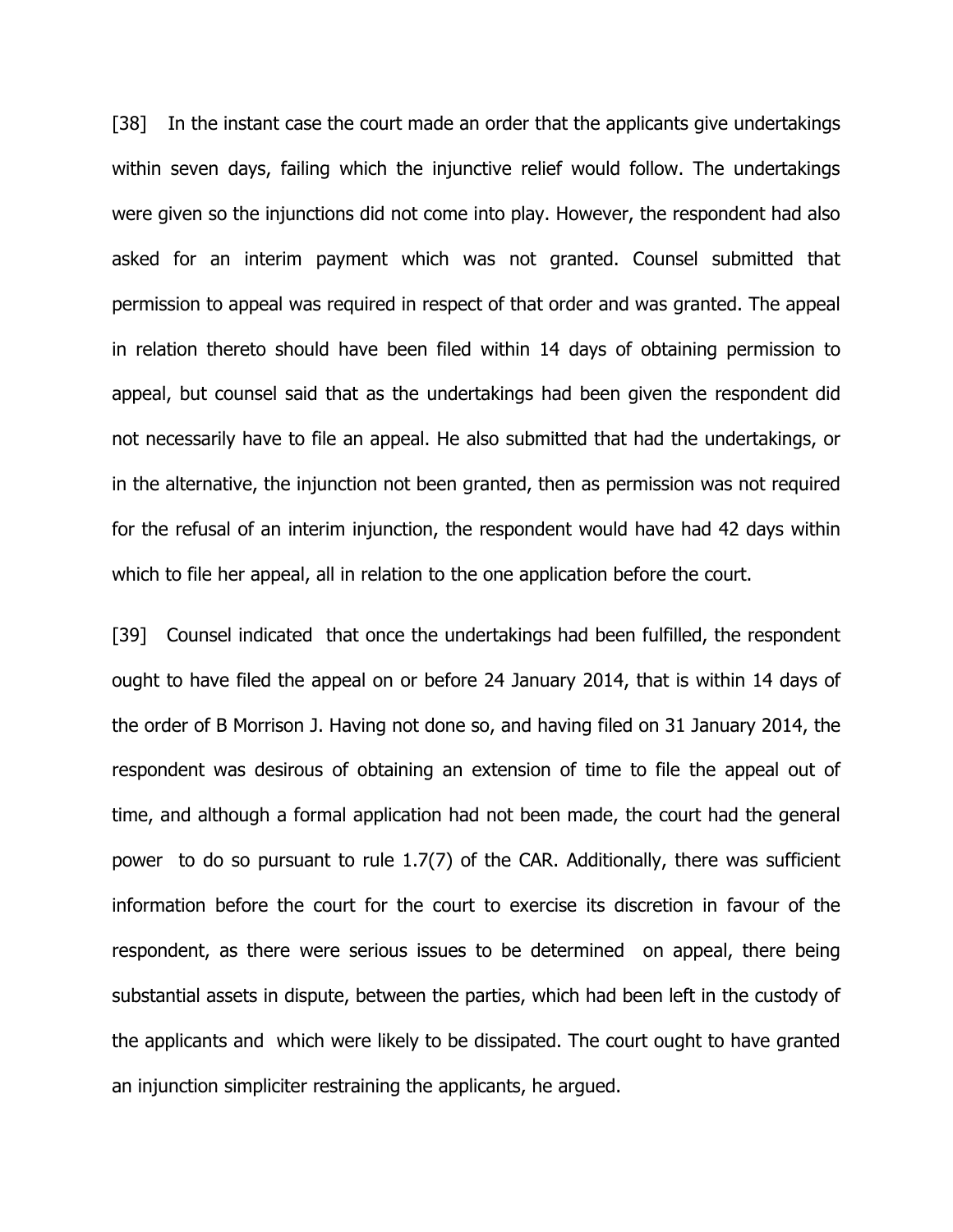[40] Counsel however indicated that the respondent opposed the filing of the counter notice by the applicants out of time, as they ought to have filed their respective counter notices even if they were of the view that the appeal lacked efficacy.

[41] In reply counsel for the applicants submitted that Part 17 of the CPR had been misquoted, by counsel for the respondent, as that part only dealt with orders made by the judge, and not refusals, in similar vein to rule 1.1(8) (c). Counsel also said that William Clarke v BNS was inapplicable to the instant case as the decision did not prevent the court hearing procedural appeals which in any event, the rules already provided for. Counsel referred to rule 2.4(5) to support this submission.

### Analysis

[42] In **William Clarke v BNS**, the Court of Appeal stated that section 109 of the Constitution of Jamaica provides that when determining any matter (other than an interlocutory matter), the court shall comprise an uneven number of judges, not being less than three. It further states that as procedural appeals do not fall within the phrase "interlocutory matter" within the meaning of section 109, (which the court found must of necessity mean a matter which is interlocutory in the Court of Appeal, which the procedural appeal is not), then rule 2.4 (3) of CAR was inconsistent with section 109.

[43] Additionally, the court also held that section 110 of the Constitution enables appeals to the Privy Council from the Court of Appeal. As the decision of the single judge was not a decision of the Court of Appeal the right to appeal to the Privy Council would be lost, and so rule 2.4(3) would have the effect of depriving the litigant of that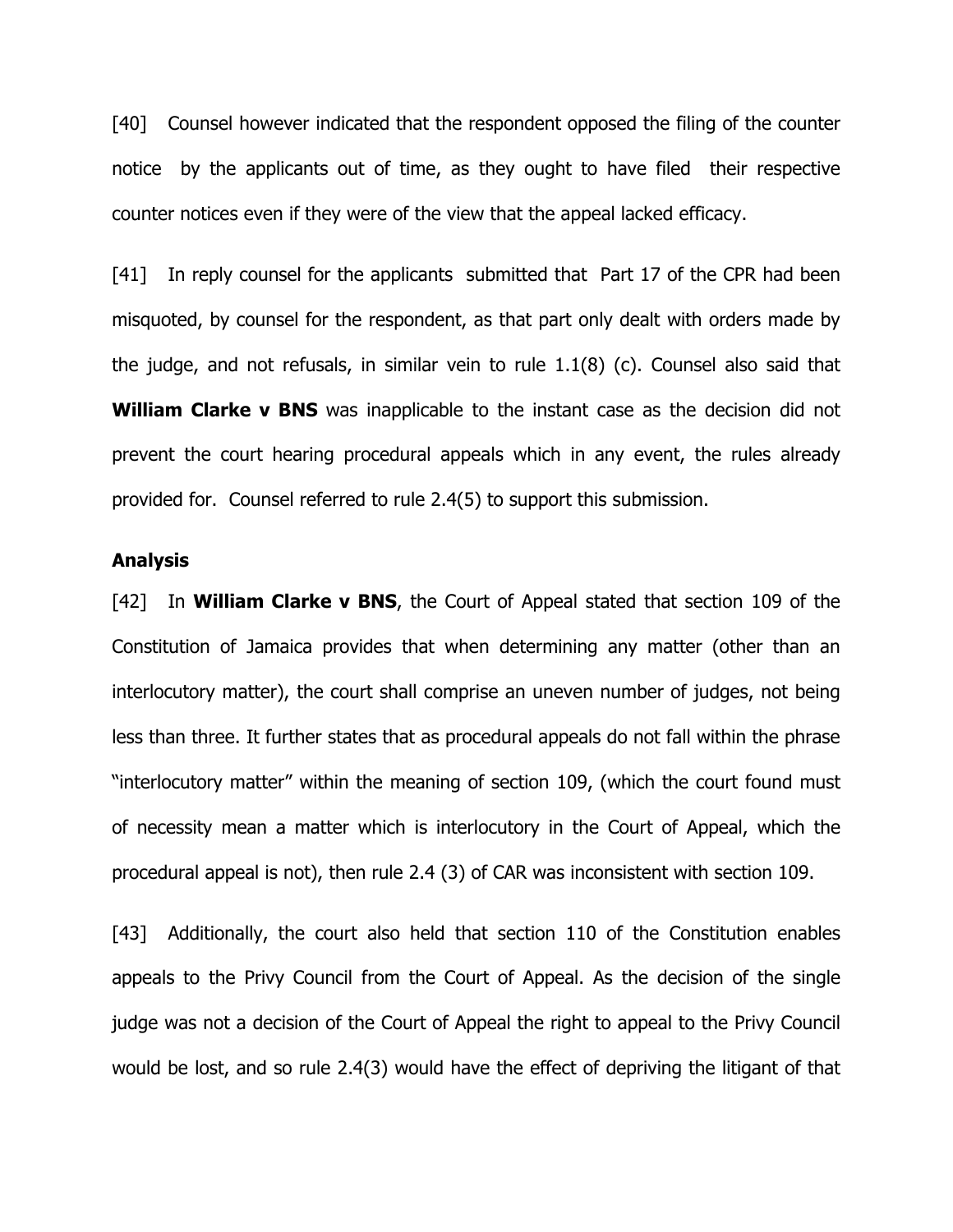right in respect of procedural appeals. The court therefore held that rule 2.4(3) was inconsistent with sections 109 and 110 of the Constitution and would therefore be treated as void.

[44] That, however did not prevent the court hearing procedural appeals on paper by three judges. Harris JA in her judgment made it clear in paragraph [64], that consideration of proceedings in that way would not be in conflict with "the open justice principle" provided the decision of the court was read in open court. Considering appeals on paper by the court would not therefore offend section 16(3) of the Charter of Fundamental Rights and Freedoms of the Constitution.

[45] Additionally, the rules already empower the court to deal with matters without the attendance of the parties ((rule 1.7(2)(i)), or instead of holding an oral hearing on written representations submitted by the parties (rule 1.7(2)) (j), the court having directed the time that the submissions are to be filed (rule 2.9(2)(f)).

[46] As a consequence the arguments of counsel for the respondent that the entire regime relating to the legality of procedural appeals has been struck down by the decision in William Clarke v BNS is inaccurate and the court continues to determine procedural appeals within the provisions of the Constitution and the rules.

[47] Although counsel for the  $2^{nd}$  and  $4^{th}$  applicants relied heavily on **Vincent Gaynair v Negril Beach,** the specific dictum, of Harris JA on behalf of the court, as referred to by counsel, reads as follows (para [14]):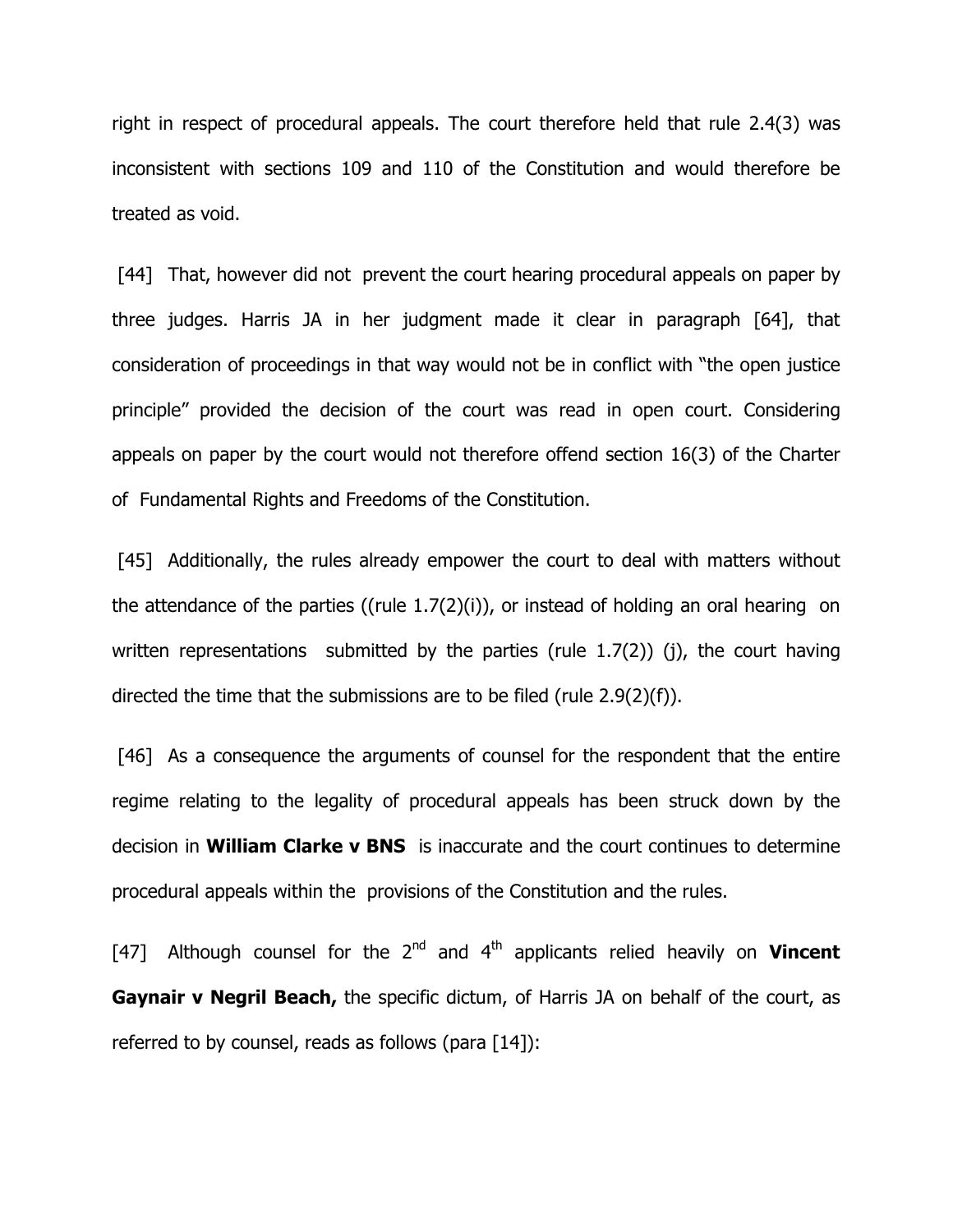"A comparative review of rule  $1.1(8)(c)(i)$  and  $1.1(8)(d)$ shows that rule  $1.1(8)(c)(i)$  merely speaks to the exclusion of an order on an interim injunction from being a procedural appeal, while, rule 1.1(8)(d) unequivocally eliminates an order granting or refusing an appointment of a receiver as ranking as a procedural appeal. Possibly, rule  $1.1(8)(c)(i)$ , not having expressly spoken in clear terms as to the refusal of an injunction, it may be taken that the rule does not embrace an order refusing an injunction and such order could be classified as a procedural appeal. However, section  $11(1)(f)(ii)$  of the Act is explicit. It excludes an order granting or refusing an injunction from the requirement of obtaining permission to appeal. Rule  $1.1(8)(c)(i)$  could not render ineffective the clear intent of section  $11(1)(f)(ii)$  of the statute, and it is not admitted that there is, the rule cannot operate to defeat the intent of the legislature. If there is a conflict, the statutory provision must prevail. It is clear that an order for refusal of an injunction falls within the purview of section  $11(1)(f)(ii)$  of the Act. The language of the Act compels the conclusion that permission to appeal is not required where the order from which an appeal lies is grounded in an injunction."

[48] It is clear to me that the court was saying two things: (1) the provisions of the JAJA are pellucid in that permission of the court is not required in circumstances where an injunction or the appointment of a receiver is granted or refused; and (ii) the position in relation to whether the refusal of an injunction was excluded from the definition of "procedural appeal" in the CAR was not decided but reserved for consideration at another time. I also accept the dictum of Brooks JA in NCB Jamaica

Ltd v International Asset Services Ltd, that if the appeal is filed out of time, an application for extension of time within which to do so must be filed to be considered by the court, and if that is not done, then no appeal exists. It is invalid.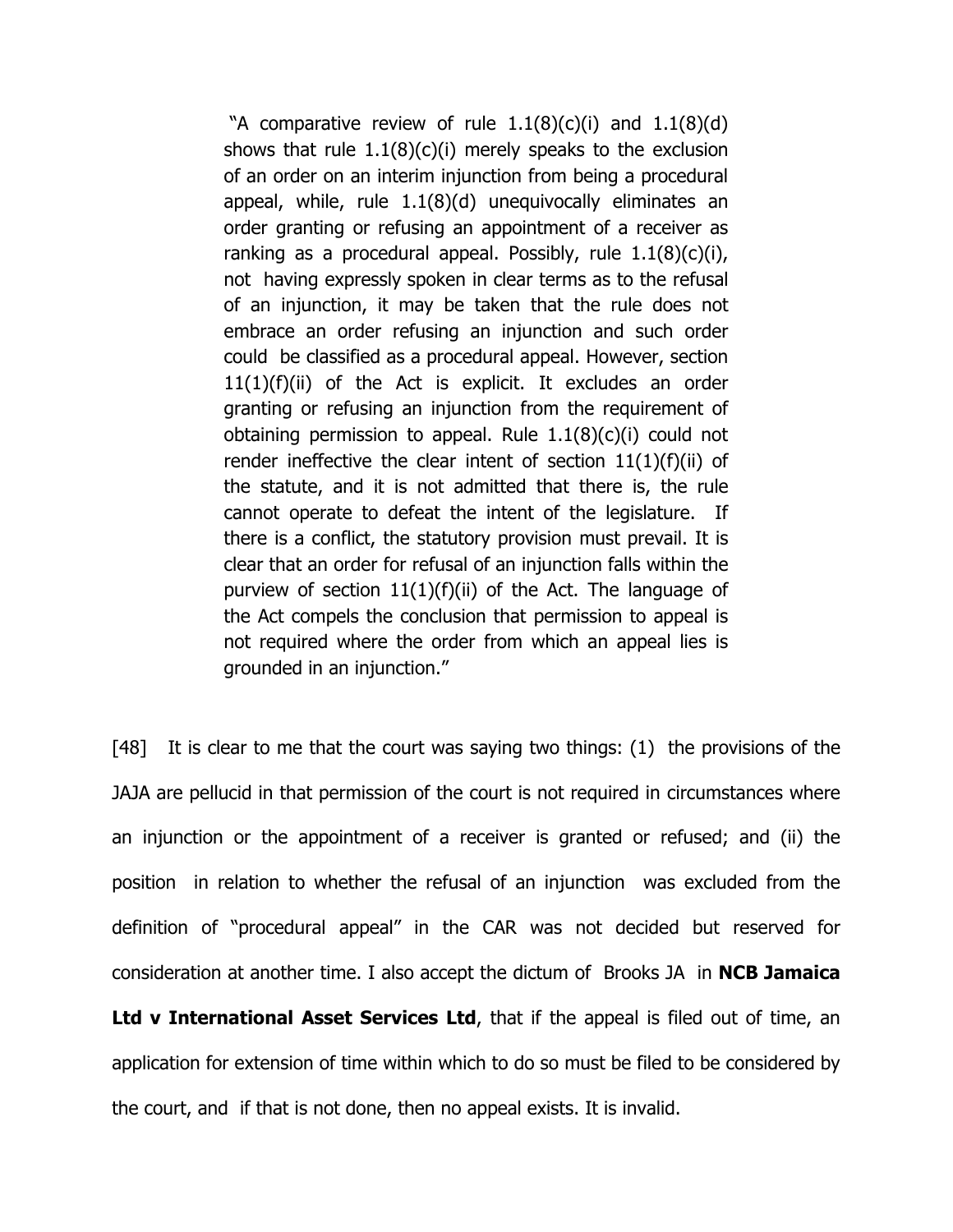[49] The issues on this appeal therefore appear to me to be the following:

- (i) Is the appeal a procedural appeal?
- (ii) Was the appeal filed in time in compliance with the rules?
- (iii) If not, ought the court to extend the time for the proper filing of the same?
- (iv) Ought the court to grant the applicants permission to file the counter notice of appeal out of time?

#### Issue (i) Is the appeal a procedural appeal?

[50] It is clear that section  $11(1)(a)-(e)$  of JAJA sets out the instances where no appeal shall lie; section  $11(1)(f)$ , where an appeal will lie from an interlocutory judgment or order given or made by a Supreme Court Judge, once permission is first obtained from a single judge of the Supreme Court or the Court of appeal; save in certain instances which are exempt from the requirement of first obtaining the permission as aforesaid. The grant or refusal of an injunction and the appointment of a receiver are two such instances. There is no dispute about that in this case. The definition section in respect of "procedural appeal" in the CAR sets out what the procedural appeal is, which in the main is a decision which does not decide the substantive issues in the claim, and that is so in the instant case. However, there are certain matters which are excluded therefrom. There is a specific reference to orders under Part 17 of the CPR being excluded. An interim injunction, declaration, freezing and search orders, inter alia, are stated as being excluded. It is clear, and I accept the submissions of Queen's Counsel for the respondent, that the words "grant" and "refusal" are not set out with reference to the interim injunction or declaration. In my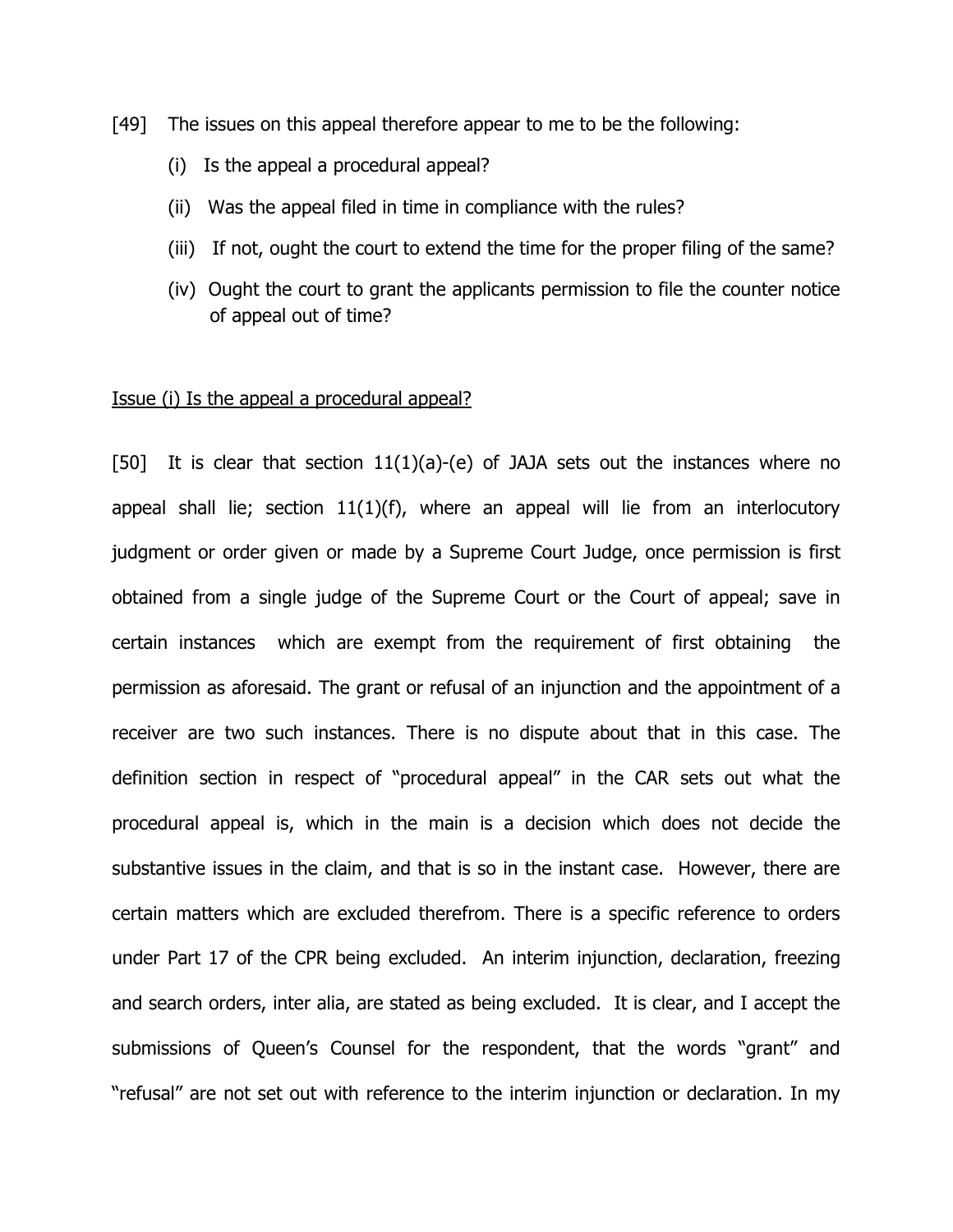view, the word "grant" alone cannot be read into the provision. I have also noted well the submission of counsel for the  $2^{nd}$  and  $4^{th}$  applicants that rule 1.1(8)(d) mirrors the words in 11(1)(f)(ii) of JAJA with regard to the appointment of a receiver where both the grant and the refusal of the appointment are mentioned, which could be an aid to the true and proper construction of the definition.

[51] However, what makes the proper interpretation very clear to me is the fact that in rule 1.1(8)(c) the umbrella clause refers to Part 17 of the CPR, and it could never be said on any comprehensive perusal and review of Part 17, that the court when exercising its unfettered discretion, and considering applications in respect of the matters set out therein, could not either grant or refuse the various orders open to the court, pursuant to those provisions. As indicated above, those orders include injunctions, declarations, and undertakings to abide by any order as to damages caused by the grant or extension of an injunction, inter alia. As a consequence, I do not see the wording in rule  $1.1(8)(c)(i)$  as excluding the refusal of injunction. I see the provision as embracing both the grant and refusals of injunctions and declarations. That being so, the appeal is not a procedural appeal and therefore it would not have had to comply with rule  $1.11(1)(a)$ ; that is, to have been filed within seven days of the date when the decision appealed against was made, in this case, 17 January 2014; nor did it have to comply with rule 2.4 for written submissions to have been filed and served with the appeal. In fact skeleton arguments and the record of appeal are respectively governed by rules 2.6 and 2.7 of the CAR. That would dispose of a significant part of the appeal, certainly issue (i).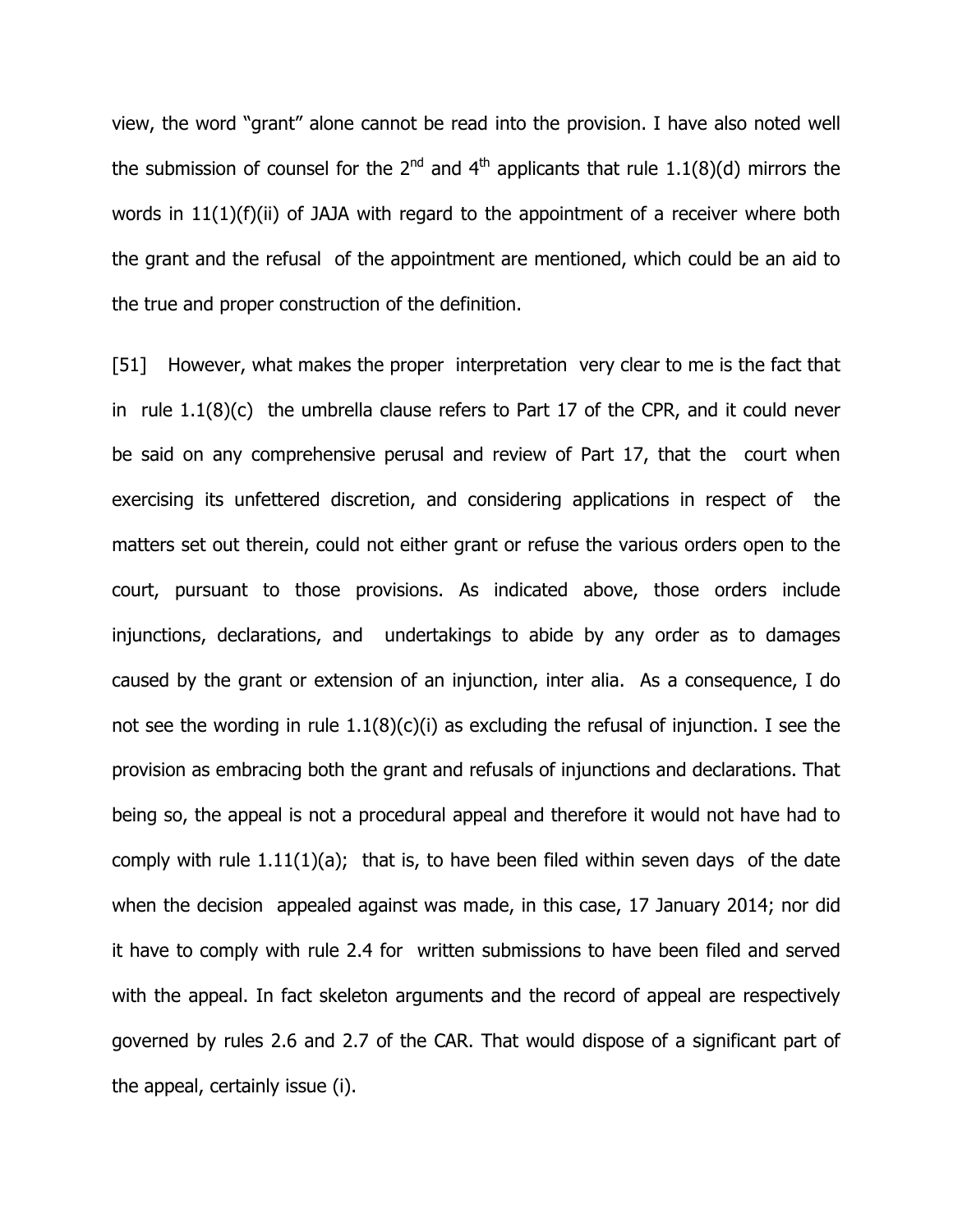Issues (ii) and (iii) - Was the appeal filed in time in compliance with the rules? If not, is an order for extension of time required?

[52] The order of B Morrison J was made on 10 January 2014. As the undertakings were filed, the injunctive relief did not operate. As indicated, no permission to file the appeal was required, so rule  $1.11(1)(b)$  would not be applicable. Therefore, the time limited for filing the appeal would be within 42 days of the date when the order or judgment appealed against was served on the respondent (rule  $1.11(1)(c)$ ). The appeal filed on 31 January 2014, on whatever counting of the days, would therefore have been in time and in compliance with the rules. No order for extension of time to file the appeal would therefore have been required. The appeal would be a valid appeal. The application to strike out the appeal would therefore be without any merit and must fail.

## Issue (iv) - Ought permission to be granted for the counter notice to be filed?

[53] With regard to the counter notice of appeal, the application before the court in relation thereto was deficient. There was no affidavit filed in support of this aspect of the application, and there was no draft counter notice annexed for the court to consider its terms. We ought not to have to rely on counsel's mere ipse dixit. Additionally, pursuant to the well known case of Leymon Strachan v The Gleaner SCCA No 133/1999 delivered 6 April 2001, there should be some explanation placed before the court for the delay in the filing of the cross appeal, which would now be about five months late, and the merits of the appeal ought to be stated. Also, is the respondent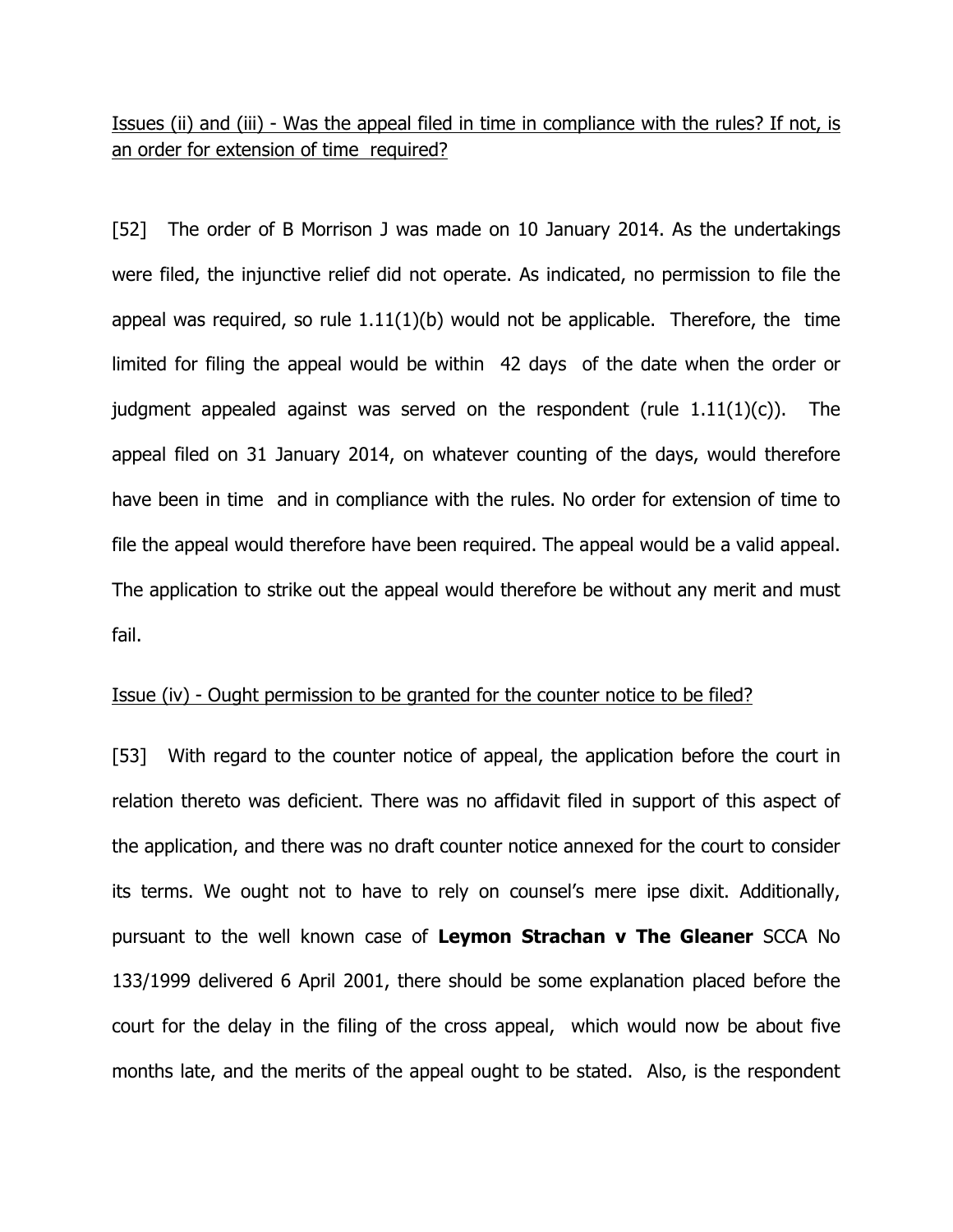likely to suffer any prejudice if the matter is further delayed due to the failure to file the counter notice, as the date of the hearing of the appeal has not yet been set? The delay may not be considered inordinate in the circumstances of this case, particularly as the applicants were of the view that the appeal did not exist. But, as we were told by counsel that the counter notice was going to challenge the order made in respect of the undertakings imposed, as in their view the judge had erred in making such an order, in my opinion, the efficacy of the appeal would not have affected that position. The counter notice of appeal should have been filed many months ago, and, as the order of B Morrison J is an interlocutory order, the applicants would have required the permission of the court to do so as well as an extension of time. Additionally, as can be seen from paras  $[14] - [21]$  herein, it is the respondent's position that she has a beneficial interest in the assets held by the applicants, and the court could ultimately find that to be so. As a consequence, it would appear at this stage, at least prima facie arguable that any dissipation of the assets in the interim, ought to be protected by an undertaking in damages, which would suggest that there is no merit to the proposed counter notice of appeal. I would therefore refuse the applications as filed before us.

### **Conclusion**

[54] In the light of all of the above, I find that the appeal was not a procedural appeal and had been filed in time in compliance with the rules. I would dismiss the applications filed by the applicants with costs to the respondent to be taxed, if not agreed.